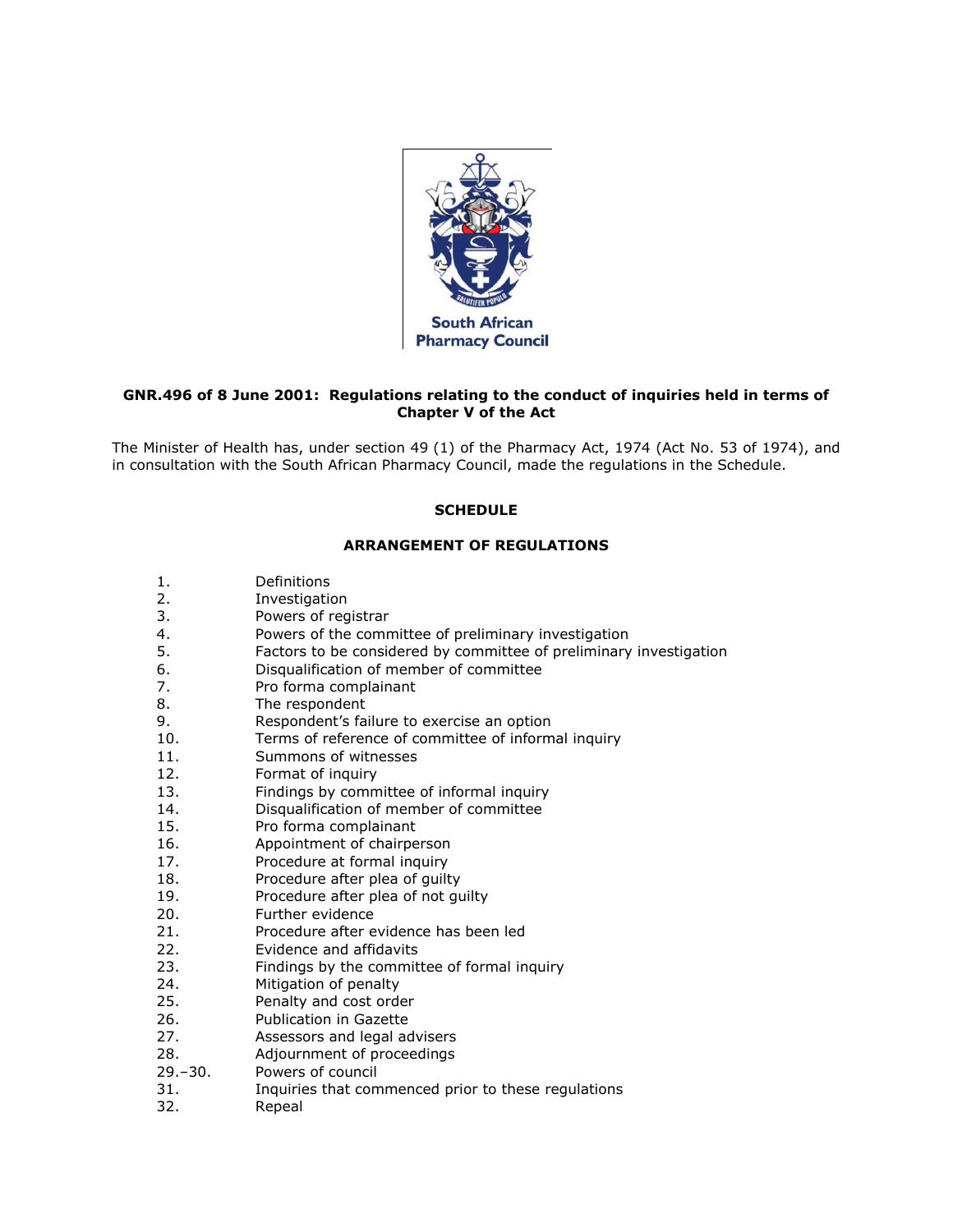[Annexure A](http://www.mylexisnexis.co.za/nxt/gateway.dll/jilc/kilc/xjsg/zmsg/cnsg/6ok2a/qvk2a/nwk2a#3ts) Notice to attend informal inquiry

[Annexure A1](http://www.mylexisnexis.co.za/nxt/gateway.dll/jilc/kilc/xjsg/zmsg/cnsg/6ok2a/qvk2a/owk2a#3tt) Consent order

[Annexure A2](http://www.mylexisnexis.co.za/nxt/gateway.dll/jilc/kilc/xjsg/zmsg/cnsg/6ok2a/qvk2a/pwk2a#3tu) Notice of intention to appear at informal inquiry

[Annexure A3](http://www.mylexisnexis.co.za/nxt/gateway.dll/jilc/kilc/xjsg/zmsg/cnsg/6ok2a/qvk2a/qwk2a#3tv) Notice of intention to proceed to formal inquiry

- [Annexure B](http://www.mylexisnexis.co.za/nxt/gateway.dll/jilc/kilc/xjsg/zmsg/cnsg/6ok2a/qvk2a/swk2a#3tw) Notice to respondent to attend formal inquiry
- [Annexure C](http://www.mylexisnexis.co.za/nxt/gateway.dll/jilc/kilc/xjsg/zmsg/cnsg/6ok2a/qvk2a/uwk2a#3tx) Summons to appear before the committee of preliminary investigation or the committee of informal inquiry of the South African Pharmacy Council, and/or to produce documentary evidence in terms of regulations relating to conduct of inquiries held in terms of chapter V of the Pharmacy Act, 1974 (Act [No. 53 of 1974\)](http://www.mylexisnexis.co.za/nxt/gateway.dll/jilc/kilc/xjsg/zmsg/0msg#0)

[Annexure D](http://www.mylexisnexis.co.za/nxt/gateway.dll/jilc/kilc/xjsg/zmsg/cnsg/6ok2a/qvk2a/wwk2a#3ty) Warrant for search and seizure

**1. Definitions.**—In these regulations any word or expression to which a meaning has been assigned in the Act has that meaning and, unless the context otherwise indicates—

**"committee of formal inquiry"** means a committee appointed by the council in terms of [section](http://www.mylexisnexis.co.za/nxt/gateway.dll/jilc/kilc/xjsg/zmsg/0msg/m14h#0)  [4](http://www.mylexisnexis.co.za/nxt/gateway.dll/jilc/kilc/xjsg/zmsg/0msg/m14h#0) of the Act to conduct a formal inquiry in terms of [Chapter IV](http://www.mylexisnexis.co.za/nxt/gateway.dll/jilc/kilc/xjsg/zmsg/cnsg/6ok2a/qvk2a/3vk2a#3rv) of these regulations;

**"committee of informal inquiry"** means a committee appointed by the council in terms of [section 4](http://www.mylexisnexis.co.za/nxt/gateway.dll/jilc/kilc/xjsg/zmsg/0msg/m14h#0) of the Act to conduct an informal inquiry in terms of [Chapter III](http://www.mylexisnexis.co.za/nxt/gateway.dll/jilc/kilc/xjsg/zmsg/cnsg/6ok2a/qvk2a/vvk2a#3qw) of these regulations;

**"committee of preliminary investigation"** means a committee appointed by the council in terms of [section 4](http://www.mylexisnexis.co.za/nxt/gateway.dll/jilc/kilc/xjsg/zmsg/0msg/m14h#0) of the Act to conduct a preliminary investigation in terms of [Chapter II](http://www.mylexisnexis.co.za/nxt/gateway.dll/jilc/kilc/xjsg/zmsg/cnsg/6ok2a/qvk2a/tvk2a#3q8) of these regulations;

**"complaint"** means any information regarding unprofessional conduct by a person registered in terms of the Act which comes to the attention of the registrar or the council, or a complaint, charge or allegation of unprofessional conduct against such a person;

**"consent order"** means the finding made and the penalty imposed by the committee of informal inquiry in terms of an agreement between itself, the *pro forma* complainant and the respondent, as set out in a form substantially corresponding with Annexure A1 to these regulations;

**"formal inquiry"** means a formal hearing by a committee of formal inquiry to adjudicate a complaint against a person registered in terms of the Act in accordance with [Chapter IV](http://www.mylexisnexis.co.za/nxt/gateway.dll/jilc/kilc/xjsg/zmsg/cnsg/6ok2a/qvk2a/3vk2a#3rv) of these regulations;

**"informal inquiry"** means an informal review process by a committee of informal inquiry that allows for a complaint against a person registered in terms of the Act to be resolved by means of negotiation in accordance with [Chapter III](http://www.mylexisnexis.co.za/nxt/gateway.dll/jilc/kilc/xjsg/zmsg/cnsg/6ok2a/qvk2a/vvk2a#3qw) of these regulations;

**"preliminary investigation"** means the assessment of a complaint by a committee of preliminary investigation in accordance with [Chapter II](http://www.mylexisnexis.co.za/nxt/gateway.dll/jilc/kilc/xjsg/zmsg/cnsg/6ok2a/qvk2a/tvk2a#3q8) of these regulations;

**"***pro forma* **complainant"** means the person appointed in terms of [regulation 4 \(3\) \(](http://www.mylexisnexis.co.za/nxt/gateway.dll/jilc/kilc/xjsg/zmsg/cnsg/6ok2a/qvk2a/uvk2a#3qm)*b*) (i) or [4](http://www.mylexisnexis.co.za/nxt/gateway.dll/jilc/kilc/xjsg/zmsg/cnsg/6ok2a/qvk2a/uvk2a#3qq)  [\(3\) \(](http://www.mylexisnexis.co.za/nxt/gateway.dll/jilc/kilc/xjsg/zmsg/cnsg/6ok2a/qvk2a/uvk2a#3qq)*c*) (i) by the committee of preliminary investigation to represent the actual complainant and to present the complaint to the committee concerned at an informal inquiry or a formal inquiry;

**"respondent"** means a person registered in terms of the Act whose conduct is the subject of a preliminary investigation, an informal inquiry or a formal inquiry;

**"the Act"** means the Pharmacy Act, 1974 (Act [No. 53 of 1974\)](http://www.mylexisnexis.co.za/nxt/gateway.dll/jilc/kilc/xjsg/zmsg/0msg#0).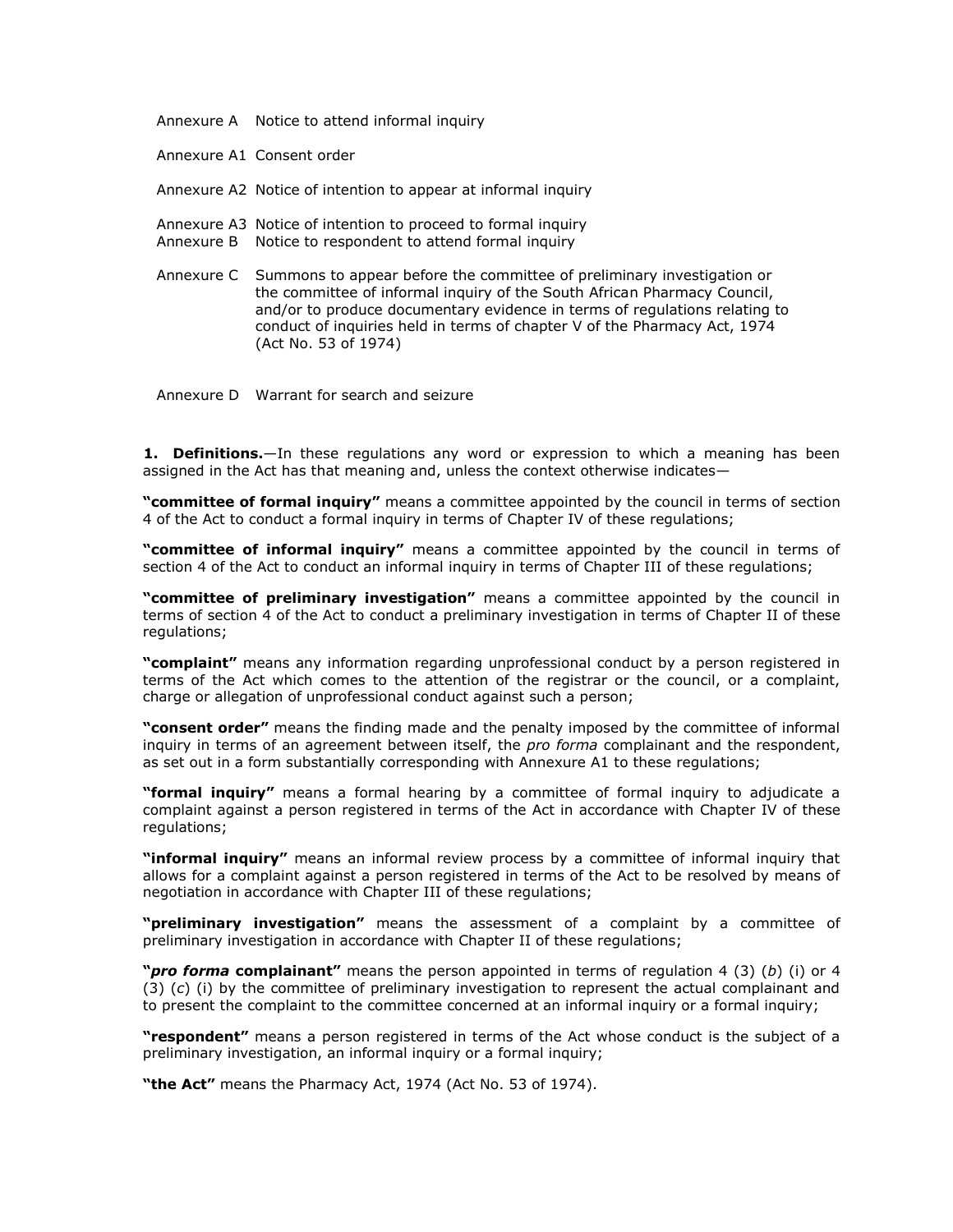# **CHAPTER I INVESTIGATION OF COMPLAINT**

**2. Investigation.**—A complaint must be investigated in accordance with these regulations.

# **3. Powers of registrar.**—

- (1) The registrar may, if he or she has received a complaint in terms of the Act and before referring the complaint to a committee of preliminary investigation—
	- (*a*) consult with or seek further information regarding the complaint from any person, including the respondent;
	- (*b*) summon any person whom the registrar on reasonable grounds believes to be in possession of a document, photograph, computer record, contract, book, item, article, administrative or financial record or computer data relevant to the complaint, in order to make same available to the registrar before the date determined by the registrar in the summons which must substantially correspond with [Annexure C](http://www.mylexisnexis.co.za/nxt/gateway.dll/jilc/kilc/xjsg/zmsg/cnsg/6ok2a/qvk2a/uwk2a#3tx) to these regulations, for the purpose of investigating the complaint in terms of these regulations;
	- (*c*) apply to a magistrate of the district in which the respondent practices or carries on business as a pharmacist, for a warrant which must substantially correspond with [Annexure D](http://www.mylexisnexis.co.za/nxt/gateway.dll/jilc/kilc/xjsg/zmsg/cnsg/6ok2a/qvk2a/wwk2a#3ty) to these regulations, authorising an officer or inspector duly appointed by the council in terms of [section 4 \(](http://www.mylexisnexis.co.za/nxt/gateway.dll/jilc/kilc/xjsg/zmsg/0msg/m14h#m)*v*) of the Act to—
		- (i) enter, either alone or with the assistance of the South African Police Service, the business premises of the respondent or any other premises where business records or medicines belonging to the respondent are kept, which premises must be identified in the warrant;
		- (ii) search such premises for unregistered or illegally acquired medicine, statutory records and other documents required to be kept in terms of the Medicines and Related Substances Control Act, 1965, or the Act that are relevant to the complaint; and
		- (iii) seize and remove from the business or other premises identified in the warrant such medicines, records or documents, after having compiled a complete inventory of the medicines, records or documents and verified the inventory with a person over the age of sixteen years apparently in control of such business or other premises, leaving, when applicable and practicable, copies of records or documents seized and to be removed with that person;
	- (*d*) seek legal or other advice regarding the complaint.
- (2) The registrar must—
	- (*a*) if he or she is of the opinion that the complaint constitutes prima facie proof of unprofessional conduct, inform the respondent in writing of the nature of the complaint and furnish such particulars regarding the complaint as are available, and request the respondent to respond, before a date determined by the registrar, in writing to such complaint and give reasons why he or she is of the opinion that the complaint does not constitute unprofessional conduct, and warn the respondent that his or her written response and reasons may be used as evidence at any subsequent preliminary investigation or informal or formal inquiry;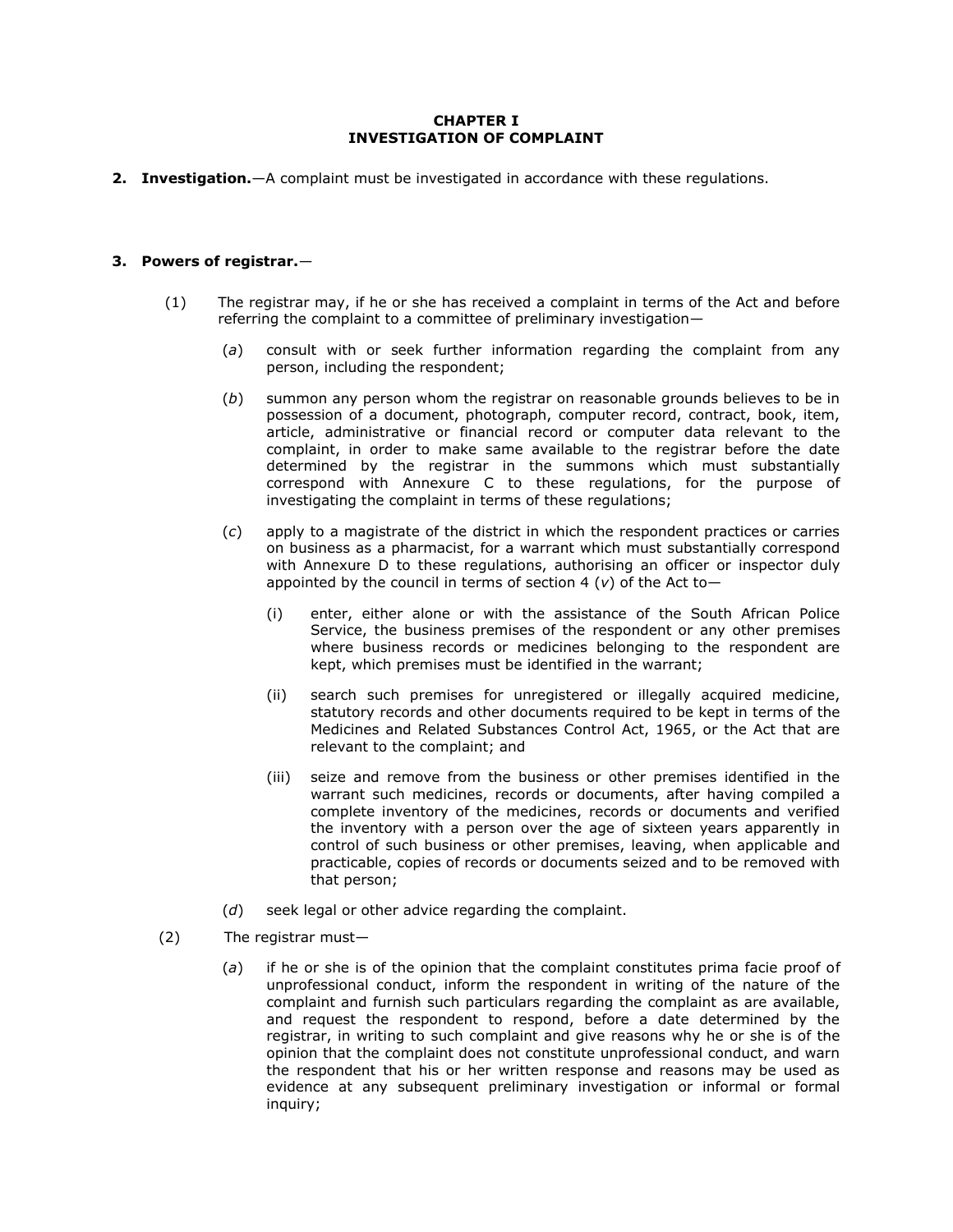- (*b*) at the request of the complainant, furnish the complainant with a copy of the respondent's reply if the registrar received a response from the respondent or, in the absence of such request, at his or her discretion.
- (3) The registrar must, after having investigated the complaint in terms of [sub-regulation](http://www.mylexisnexis.co.za/nxt/gateway.dll/jilc/kilc/xjsg/zmsg/cnsg/6ok2a/qvk2a/tvk2a?f=templates$fn=document-frame.htm$3.0$q=$x=$nc=9278#3pu)  [\(1\)](http://www.mylexisnexis.co.za/nxt/gateway.dll/jilc/kilc/xjsg/zmsg/cnsg/6ok2a/qvk2a/tvk2a?f=templates$fn=document-frame.htm$3.0$q=$x=$nc=9278#3pu) or [\(2\),](http://www.mylexisnexis.co.za/nxt/gateway.dll/jilc/kilc/xjsg/zmsg/cnsg/6ok2a/qvk2a/tvk2a?f=templates$fn=document-frame.htm$3.0$q=$x=$nc=9278#3q2) and whether or not a response was received from the respondent as contemplated in [sub-regulation \(2\),](http://www.mylexisnexis.co.za/nxt/gateway.dll/jilc/kilc/xjsg/zmsg/cnsg/6ok2a/qvk2a/tvk2a?f=templates$fn=document-frame.htm$3.0$q=$x=$nc=9278#3q2) if he or she is of the opinion that a further inquiry in terms of these regulations would—
	- (*a*) not be appropriate, inform the complainant and the respondent accordingly;
	- (*b*) be appropriate, refer the matter to a committee of preliminary investigation together with the applicable documents and his or her recommendation as to whether or not the complaint should proceed to an informal inquiry or a formal inquiry.

# **CHAPTER II PRELIMINARY INVESTIGATION**

# **4. Powers of the committee of preliminary investigation.**—

- (1) A committee of preliminary investigation may, if it has received a complaint in terms of the Act from the registrar—
	- (*a*) consult with or seek further information regarding the complaint from any person, including the respondent;
	- (*b*) summon any person whom it on reasonable grounds believes to be in possession of a document, photograph, computer record, contract, book, item, article, administrative or financial record or computer data relevant to the complaint, in order to make same available to the committee of preliminary investigation before the date determined by the registrar in the summons, which must substantially correspond with [Annexure C](http://www.mylexisnexis.co.za/nxt/gateway.dll/jilc/kilc/xjsg/zmsg/cnsg/6ok2a/qvk2a/uwk2a#3tx) to these regulations, for the purpose of investigating the complaint in terms of these regulations;
	- (*c*) apply to a magistrate of the district in which the respondent practices or carries on business as a pharmacist, to obtain a warrant, which must substantially correspond with [Annexure D](http://www.mylexisnexis.co.za/nxt/gateway.dll/jilc/kilc/xjsg/zmsg/cnsg/6ok2a/qvk2a/wwk2a#3ty) to these regulations, authorising an officer or inspector duly appointed by the council in terms of [section 4 \(](http://www.mylexisnexis.co.za/nxt/gateway.dll/jilc/kilc/xjsg/zmsg/0msg/m14h#m)*v*) of the Act to—
		- (i) enter, either alone or with the assistance of the South African Police Service, the business premises of the respondent or any other premises where business records or medicines belonging to the respondent are kept, which premises must be identified in the warrant;
		- (ii) search such premises for unregistered or illegally acquired medicine, statutory records and other documents required to be kept in terms of the Medicines and Related Substances Control Act, 1965, or the Act that are relevant to the complaint; and
		- (iii) seize and remove from the business or other premises identified in the warrant such medicines, records or documents after having compiled a complete inventory of the medicines, records or documents and verified the inventory with a person over the age of sixteen years apparently in control of such business or other premises, leaving, when applicable and practicable, copies of the records or documents seized and to be removed with that person;
	- (*d*) seek legal or other advice regarding the complaint.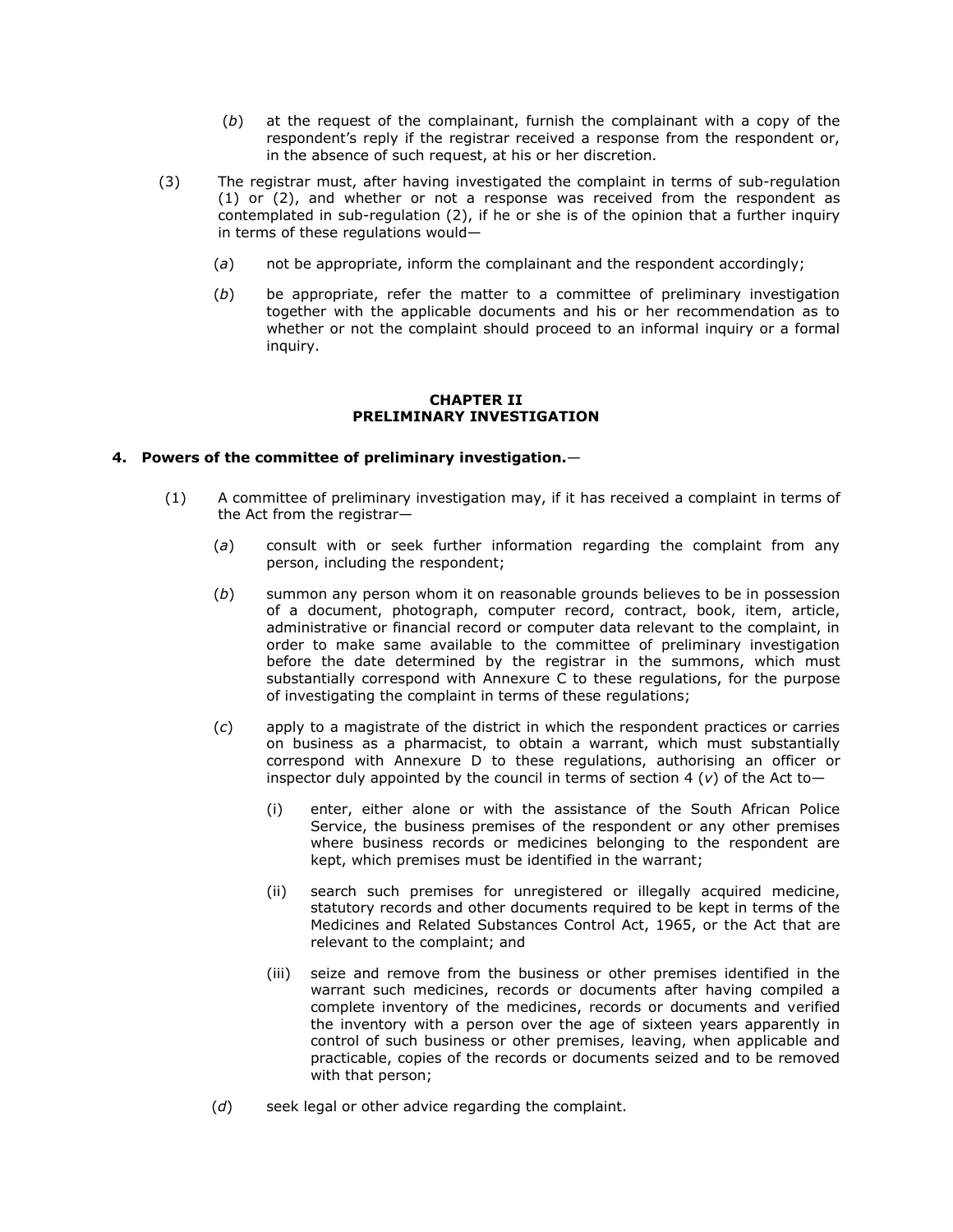- (2) If the committee of preliminary investigation is of the opinion that the complaint constitutes *prima facie* proof of unprofessional conduct, it must inform the respondent in writing of the nature of the complaint and furnish such particulars regarding the complaint as are available and request the respondent to respond, before a date determined by the committee of preliminary investigation, in writing to such complaint and give reasons why he or she is of the opinion that the complaint does not constitute unprofessional conduct, and warn the respondent that his or her written response and reasons may be used as evidence at any subsequent informal or formal inquiry.
- (3) The committee of preliminary investigation, after having investigated the complaint and after having considered the recommendation of the registrar referred to in [regulation 3](http://www.mylexisnexis.co.za/nxt/gateway.dll/jilc/kilc/xjsg/zmsg/cnsg/6ok2a/qvk2a/tvk2a#3q7)  [\(3\) \(](http://www.mylexisnexis.co.za/nxt/gateway.dll/jilc/kilc/xjsg/zmsg/cnsg/6ok2a/qvk2a/tvk2a#3q7)*b*), and whether or not a response was received from the respondent as contemplated in [sub-regulation \(2\),](http://www.mylexisnexis.co.za/nxt/gateway.dll/jilc/kilc/xjsg/zmsg/cnsg/6ok2a/qvk2a/uvk2a?f=templates$fn=document-frame.htm$3.0$q=$x=$nc=3478#3qi) must—
	- (*a*) if it is of the opinion that a further inquiry in terms of these regulations would not be appropriate, inform the complainant and the respondent accordingly;
	- (*b*) if it is of the opinion that it would be appropriate to hold an informal inquiry—
		- (i) appoint a *pro forma* complainant;
		- (ii) prepare a notice in a format substantially corresponding with [Annexure](http://www.mylexisnexis.co.za/nxt/gateway.dll/jilc/kilc/xjsg/zmsg/cnsg/6ok2a/qvk2a/nwk2a#3ts)  [A](http://www.mylexisnexis.co.za/nxt/gateway.dll/jilc/kilc/xjsg/zmsg/cnsg/6ok2a/qvk2a/nwk2a#3ts) to these regulations which notifies the respondent to attend an informal inquiry at a time, on a date and at a venue indicated by the *pro forma* complainant in the notice; and
		- (iii) instruct the committee of informal inquiry in writing to hold an informal inquiry at the time, on the date and at the venue indicated by the *pro forma* complainant in the notice referred to in [subparagraph \(ii\);](http://www.mylexisnexis.co.za/nxt/gateway.dll/jilc/kilc/xjsg/zmsg/cnsg/6ok2a/qvk2a/uvk2a?f=templates$fn=document-frame.htm$3.0$q=$x=$nc=3478#3qn)
	- (*c*) if it is of the opinion that it would be appropriate to hold a formal inquiry—
		- (i) appoint a *pro forma* complainant who must have the rights to appoint a legal representative to assist him or her; and
		- (ii) instruct the committee of formal inquiry in writing to hold a formal inquiry.

**5. Factors to be considered by committee of preliminary investigation.**—In deciding whether or not an informal inquiry or a formal inquiry would be appropriate, the committee of preliminary investigation must take into account, amongst other things—

- (*a*) the nature of the complaint;
- (*b*) the consequences of the alleged unprofessional conduct of the respondent for the complainant, the general public, the council, the respondent, the pharmacy profession or any other interested parties;
- (*c*) the penalty which the committee of preliminary investigation foresees could be imposed by by the committee of informal inquiry or the committee of formal inquiry, as the case may be, if the respondent is found guilty of unprofessional conduct.

# **CHAPTER III INFORMAL INQUIRY**

**6. Disqualification of member of committee.**—No person who served on the committee of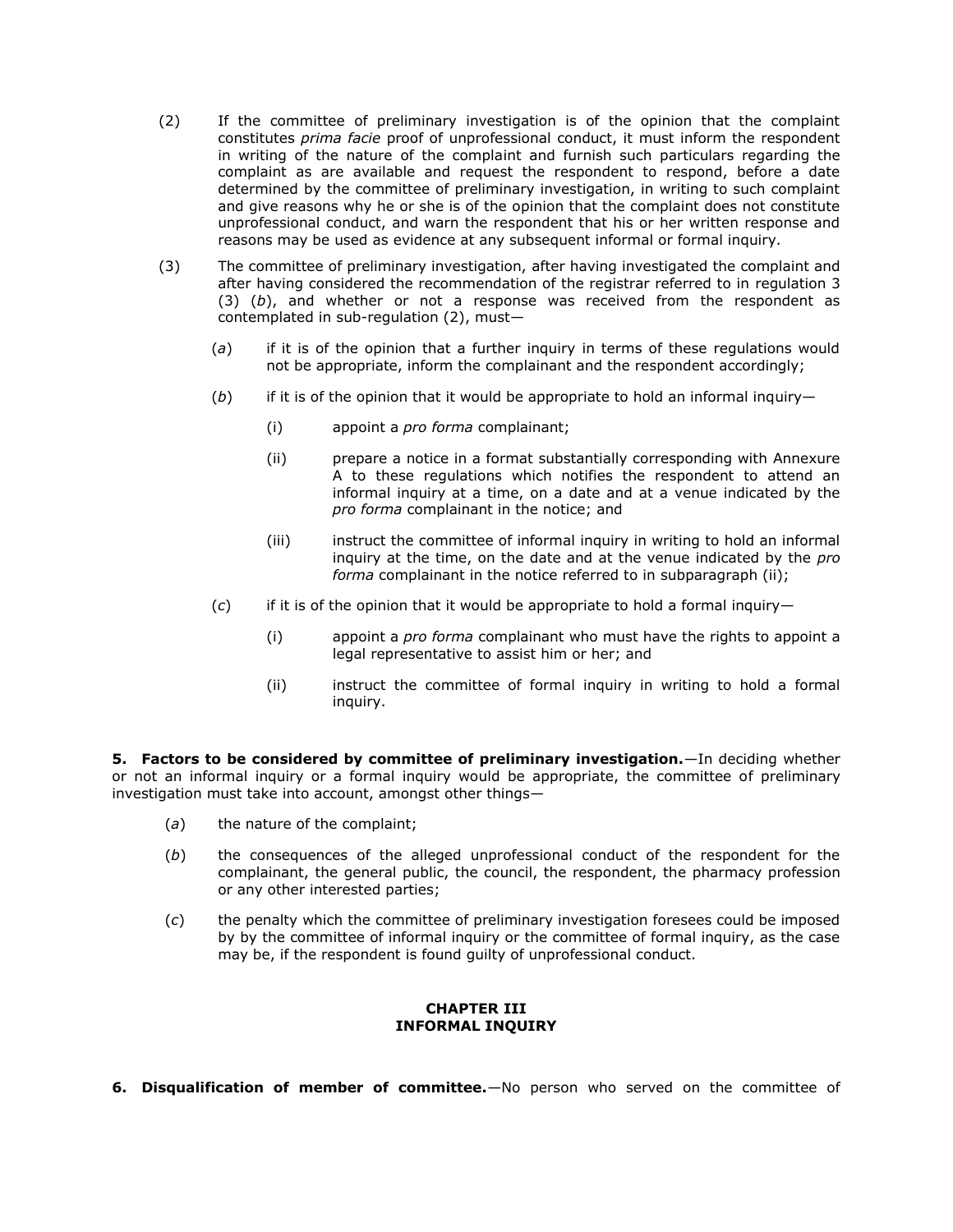preliminary investigation in connection with a complaint may serve on a committee of informal inquiry in respect of that complaint.

**7. Pro forma complainant.**—The *pro forma* complainant appointed in terms of [regulation 4 \(3\) \(](http://www.mylexisnexis.co.za/nxt/gateway.dll/jilc/kilc/xjsg/zmsg/cnsg/6ok2a/qvk2a/uvk2a#3qm)*b*) [\(i\)](http://www.mylexisnexis.co.za/nxt/gateway.dll/jilc/kilc/xjsg/zmsg/cnsg/6ok2a/qvk2a/uvk2a#3qm) must—

- (*a*) serve a notice as contemplated in [regulation 4 \(3\) \(](http://www.mylexisnexis.co.za/nxt/gateway.dll/jilc/kilc/xjsg/zmsg/cnsg/6ok2a/qvk2a/uvk2a#3qn)*b*) (ii) on the respondent by registered post addressed to his or her last known registered address, together with any applicable documents not previously furnished to him or her; and
- (*b*) furnish the members of the committee of informal inquiry with a copy of the notice and copies of all the applicable documents.
- **8. The respondent.**—The respondent may—
	- (*a*) if he or she agrees with the contents of the proposed consent order, which must be attached to the notice referred to in [regulation 7,](http://www.mylexisnexis.co.za/nxt/gateway.dll/jilc/kilc/xjsg/zmsg/cnsg/6ok2a/qvk2a/xvk2a#3qy) complete and sign it before a commissioner of oaths and return it to the committee of informal inquiry before the date of the informal inquiry, in which case the committee of informal inquiry will, on the date scheduled for such inquiry, make the proposed consent order the final consent order; or
	- (*b*) if he or she disagrees with the contents of the proposed consent order, which must be attached to the notice referred to in [regulation 7,](http://www.mylexisnexis.co.za/nxt/gateway.dll/jilc/kilc/xjsg/zmsg/cnsg/6ok2a/qvk2a/xvk2a#3qy) and prefers to present his or her case to the committee of informal inquiry—
		- (i) complete a form substantially corresponding with Annexure A2 to these regulations and sign and return it to the committee of informal inquiry before the date on which the informal inquiry is scheduled to take place; and
		- (ii) appear in person at the informal inquiry to-
			- (*aa*) hand in written submissions to the committee of informal inquiry; or
			- (*bb*) lead oral evidence; or
			- (*cc*) present argument;—

in order to amend the contents of the proposed consent order; or

(*c*) if he or she prefers the complaint to be adjudicated by a committee of formal inquiry, complete a form substantially corresponding with Annexure A3 to these regulations and sign and return it to the committee of informal inquiry before the date on which the informal inquiry is scheduled to take place, in which case the matter must, on the date scheduled for the inquiry, be referred to a committee of formal inquiry to be dealt with in accordance with the procedure set out in [Chapter IV](http://www.mylexisnexis.co.za/nxt/gateway.dll/jilc/kilc/xjsg/zmsg/cnsg/6ok2a/qvk2a/3vk2a#3rv) of these regulations.

**9. Respondent's failure to exercise an option.**—If the respondent fails to exercise any of the options referred to in [regulation 8](http://www.mylexisnexis.co.za/nxt/gateway.dll/jilc/kilc/xjsg/zmsg/cnsg/6ok2a/qvk2a/yvk2a#3r1) or fails to respond to the notice referred to in [regulation 4 \(3\) \(](http://www.mylexisnexis.co.za/nxt/gateway.dll/jilc/kilc/xjsg/zmsg/cnsg/6ok2a/qvk2a/uvk2a#3qn)*b*) [\(ii\),](http://www.mylexisnexis.co.za/nxt/gateway.dll/jilc/kilc/xjsg/zmsg/cnsg/6ok2a/qvk2a/uvk2a#3qn) the committee of informal inquiry must refer the matter to a committee of formal inquiry to adjudicate the complaint in accordance with the procedure set out in [Chapter IV](http://www.mylexisnexis.co.za/nxt/gateway.dll/jilc/kilc/xjsg/zmsg/cnsg/6ok2a/qvk2a/3vk2a#3rv) of these regulations.

**10. Terms of reference of committee of informal inquiry.**—On the date determined for an informal inquiry, the committee of informal inquiry must—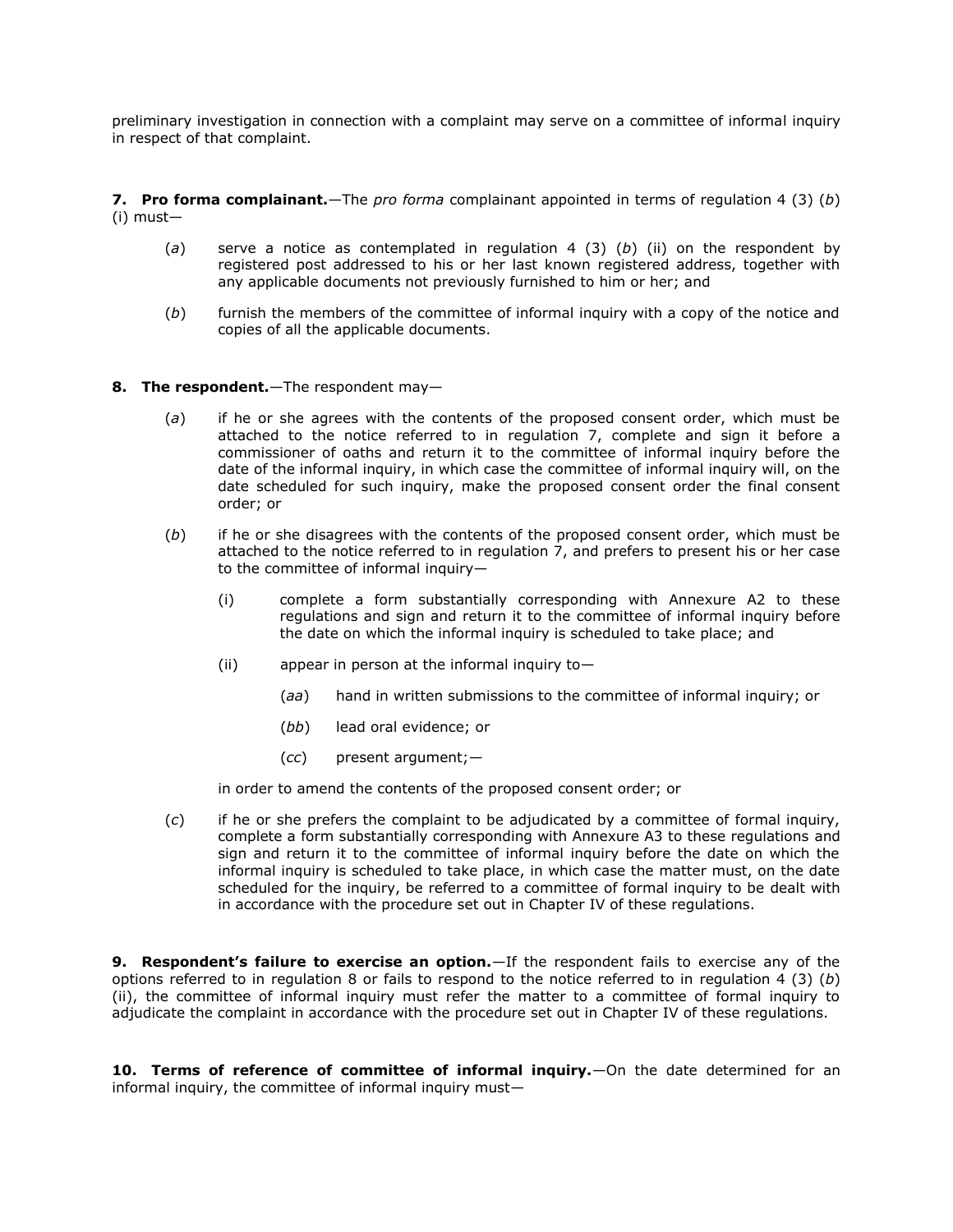- (*a*) if the respondent has agreed to the proposed consent order as contemplated in [regulation 8 \(](http://www.mylexisnexis.co.za/nxt/gateway.dll/jilc/kilc/xjsg/zmsg/cnsg/6ok2a/qvk2a/yvk2a#3r2)*a*), make the proposed consent order a final consent order, confirming the finding and the penalty, and instruct the *pro forma* complainant to inform the respondent accordingly;
- (*b*) if the respondent has elected to proceed in terms of [regulation 8 \(](http://www.mylexisnexis.co.za/nxt/gateway.dll/jilc/kilc/xjsg/zmsg/cnsg/6ok2a/qvk2a/yvk2a#3r3)*b*), proceed to hold an informal inquiry;
- (*c*) if the respondent has elected to proceed in terms of [regulation 8 \(](http://www.mylexisnexis.co.za/nxt/gateway.dll/jilc/kilc/xjsg/zmsg/cnsg/6ok2a/qvk2a/yvk2a#3r9)*c*), refer the matter to a committee of formal inquiry to be dealt with in accordance with the procedure set out in [Chapter IV](http://www.mylexisnexis.co.za/nxt/gateway.dll/jilc/kilc/xjsg/zmsg/cnsg/6ok2a/qvk2a/3vk2a#3rv) of these regulations.

# **11. Summons of witnesses.**—

- (1) The *pro forma* complainant and the respondent may request the registrar to summon as witness all persons whom they wish to testify on their behalf at the informal inquiry, by means of a summons substantially corresponding with [Annexure C](http://www.mylexisnexis.co.za/nxt/gateway.dll/jilc/kilc/xjsg/zmsg/cnsg/6ok2a/qvk2a/uwk2a#3tx) to these regulations.
- (2) If witnesses are summoned at the instance of the respondent, the registrar may require the respondent to deposit with the council a sum of money which is sufficient to cover the fees and expenses referred to in [subregulation \(3\).](http://www.mylexisnexis.co.za/nxt/gateway.dll/jilc/kilc/xjsg/zmsg/cnsg/6ok2a/qvk2a/1vk2a?f=templates$fn=document-frame.htm$3.0$q=$x=$nc=9504#3ri)
- (3) The party at whose request a witness is summoned to appear and testimony at an informal inquiry is liable to pay fees according to the tariff applicable to civil cases in a Magistrate's Court and compensate such witness for any reasonable expenses which he or she may have incurred in order to attend the informal inquiry.

## **12. Format of inquiry.**—

- (1) The informal inquiry must take the form of an inquisitorial investigation and the *pro forma* complainant and the respondent must be given an opportunity to present their respective cases by means of written submissions, oral evidence or argument.
- (2) Neither the *pro forma* complainant nor the respondent is entitled to legal representation at the informal inquiry.

## **13. Findings by committee of informal inquiry.**—

- (1) The committee of informal inquiry, at the completion of an informal inquiry, must—
	- (*a*) if it is able to negotiate a consent order acceptable to the *pro forma*  complainant, the respondent and itself—
		- (i) draft a consent order as agreed upon, set out in a form substantially corresponding with Annexure A1 to these regulations;
		- (ii) request the respondent and the *pro forma* complainant to sign the consent order;
		- (iii) make a finding; and
		- (iv) impose the penalty agreed upon in the consent order;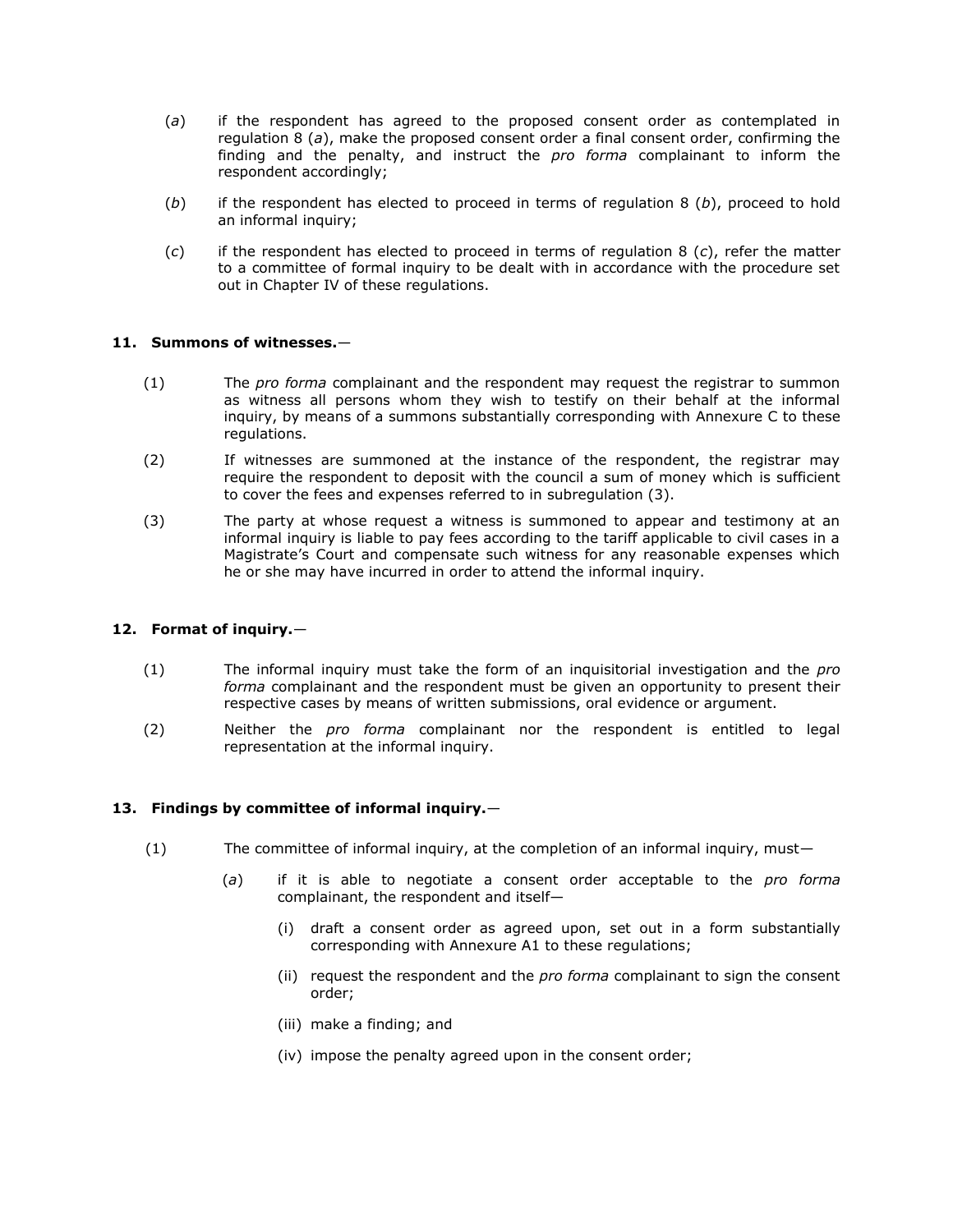- (*b*) if it is unable to negotiate a consent order acceptable to the *pro forma*  complainant, the respondent and itself, instruct a committee of formal inquiry in writing to hold a formal inquiry into the complaint against the respondent.
- (2) No consent order contemplated in [subregulation \(1\)](http://www.mylexisnexis.co.za/nxt/gateway.dll/jilc/kilc/xjsg/zmsg/cnsg/6ok2a/qvk2a/3vk2a?f=templates$fn=document-frame.htm$3.0$q=$x=$nc=3334#3rn) constitutes a previous conviction in any subsequent inquiry into a complaint against the respondent in terms of these regulations.

# **CHAPTER IV FORMAL INQUIRY**

**14. Disqualification of member of committee.**—No person who served on the committee of preliminary investigation or the committee of informal inquiry in connection with a complaint may serve on a committee of formal inquiry in respect of that complaint.

# **15. Pro forma complainant.**—

- (1) Once a committee of preliminary investigation or a committee of informal inquiry has referred a complaint to a committee of formal inquiry, the *pro forma* complainant must—
	- (*a*) determine a date, time and venue for the formal inquiry;
	- (*b*) prepare a notice in a format substantially corresponding with [Annexure B](http://www.mylexisnexis.co.za/nxt/gateway.dll/jilc/kilc/xjsg/zmsg/cnsg/6ok2a/qvk2a/swk2a#3tw) to these regulations with notifies the respondent to attend a formal inquiry at a time, on a date and at a venue indicated by the *pro forma* complainant in the notice; and
	- (*c*) inform the members of the committee of formal inquiry accordingly and furnish them with copies of the notice and all applicable documents.
- (2) The notice referred to in [subregulation \(1\) \(](http://www.mylexisnexis.co.za/nxt/gateway.dll/jilc/kilc/xjsg/zmsg/cnsg/6ok2a/qvk2a/5vk2a?f=templates$fn=document-frame.htm$3.0$q=$x=$nc=3820#3s0)*b*) must be served on the respondent personally or by registered post at his or her last known registered address.
- (3) The *pro forma* complainant and the respondent may request the registrar to summon as witness all persons whom they wish to testify on their behalf at the formal inquiry, by means of a summons substantially corresponding with [Annexure C](http://www.mylexisnexis.co.za/nxt/gateway.dll/jilc/kilc/xjsg/zmsg/cnsg/6ok2a/qvk2a/uwk2a#3tx) to these regulations.
- (4) If witnesses are summoned at the instance of the Respondent, the registrar may require the respondent to deposit with the council a sum of money which is sufficient to cover the fees and expenses referred to in [subregulation \(5\).](http://www.mylexisnexis.co.za/nxt/gateway.dll/jilc/kilc/xjsg/zmsg/cnsg/6ok2a/qvk2a/5vk2a?f=templates$fn=document-frame.htm$3.0$q=$x=$nc=3820#3s5)
- (5) The party at whose request a witness is summoned to appear and give testimony at a formal inquiry is liable to pay fees according to the tariff applicable to civil cases in a Magistrate's Court and compensate such witness for any reasonable expenses which he or she may have incurred in order to attend the formal inquiry.

**16. Appointment of chairperson.**—The committee of formal inquiry must appoint one of their number a chairperson.

**17. Procedure at formal inquiry.**—At a formal inquiry the following procedure must be followed: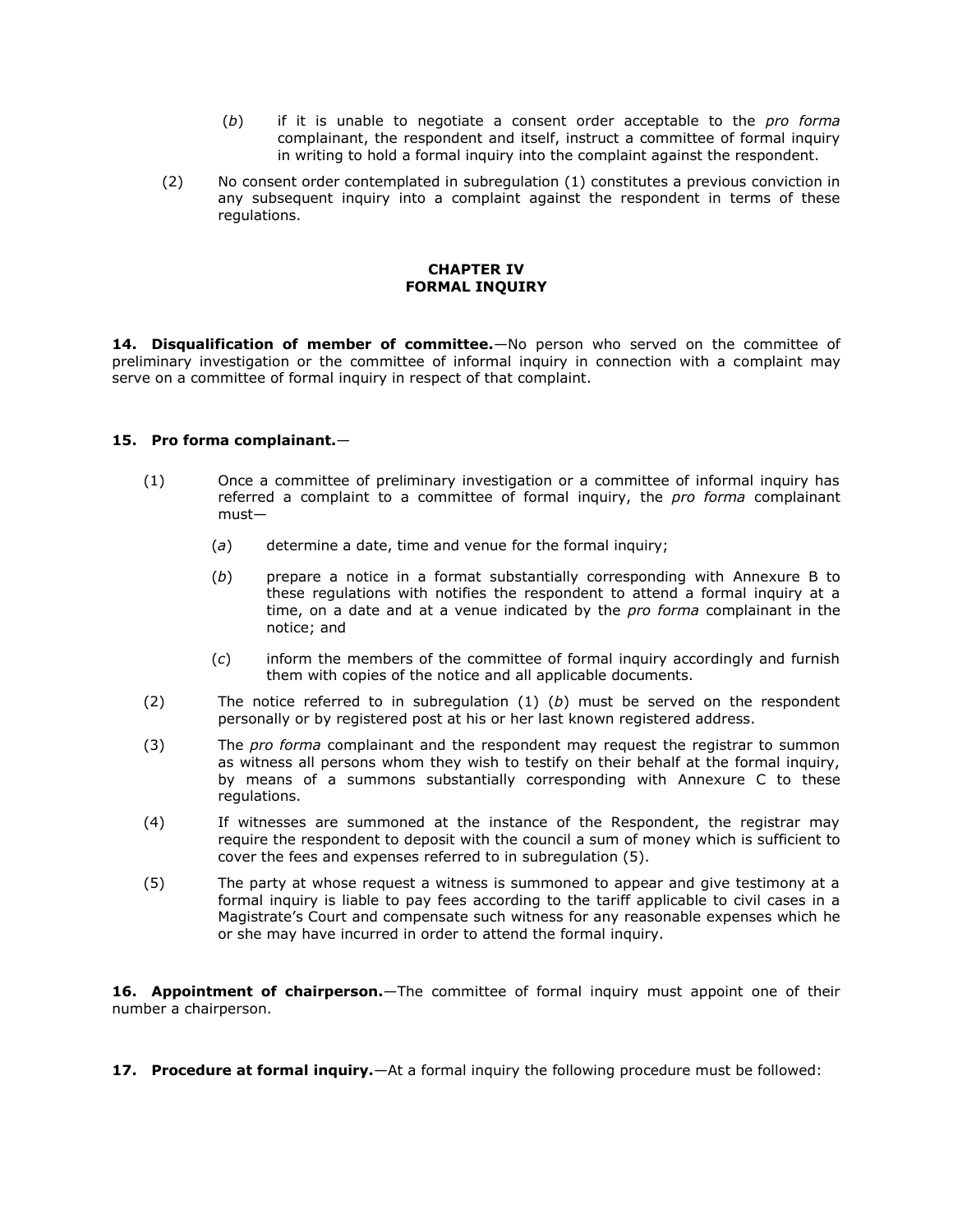- (*a*) The *pro forma* complainant must read out the notice addressed to the respondent, unless the respondent is absent or the respondent or his or her legal representative indicates that it is not required.
- (*b*) If the respondent is present or represented by a legal representative, the chairperson must ask the respondent or his or her legal representative to plead guilty or not guilty to the charge, and the plea must be recorded.
- (*c*) If the respondent, or his or her legal representative, refuses or fails to plead directly to any charge, the committee of formal inquiry must record a plea of not guilty on behalf of their respondent and a plea so recorded has the same effect as if it had actually been pleaded.
- (*d*) If the respondent, or his or her legal representative, is not present at the formal inquiry, the committee of formal inquiry must proceed in the respondent's absence and record a plea of not guilty, unless the respondent has, in writing, pleaded guilty to the charge against him or her, in which case the committee must record same as the respondent's plea.
- (*e*) If the respondent is neither present nor represented, the written defence, statement(s) or explanations made by him or her or on his or her behalf before the formal inquiry, if any, constitute his or her defence and must be submitted by the *pro forma* complainant to the committee of formal inquiry.

**18. Procedure after plea of guilty.**—If a plea of guilty is entered and the committee of formal inquiry is of the opinion that further information is required for purposes of making a finding as to whether the complaint constitutes unprofessional conduct on the part of the respondent, it may call any witness summoned on behalf of the *pro forma* complainant or the respondent to give oral evidence under oath for affirmation and may accept such documentary evidence relevant to the complaint as it deems necessary, before making a finding.

# **19. Procedure after plea of not guilty.**—

- (1) If a respondent pleads not guilty, first the *pro forma* complainant and then the respondent may lead evidence in support of the complaint and the defence, respectively.
- (2) After a witness has testified, the other party may cross-examine the witness.
- (3) The chairperson of the committee of formal inquiry—
	- (*a*) may put questions to any witness called on behalf of or by the *pro forma*  complainant or the respondent and allow other members of the committee of formal inquiry to put questions to such a witness;
	- (*b*) must, before re-examination of the witness by the party who called that witness, allow further cross-examination arising from questions put by the chairperson and other members; and
	- (*c*) must, after the cross-examination referred to in [sub-regulation \(3\) \(](http://www.mylexisnexis.co.za/nxt/gateway.dll/jilc/kilc/xjsg/zmsg/cnsg/6ok2a/qvk2a/9vk2a?f=templates$fn=document-frame.htm$3.0$q=$x=$nc=5602#3sj)*b*), allow the party who called the witness an opportunity to re-examine the witness on matters raised in cross-examination or with regard to questions put to that witness by the chairperson or other members of the committee of formal inquiry.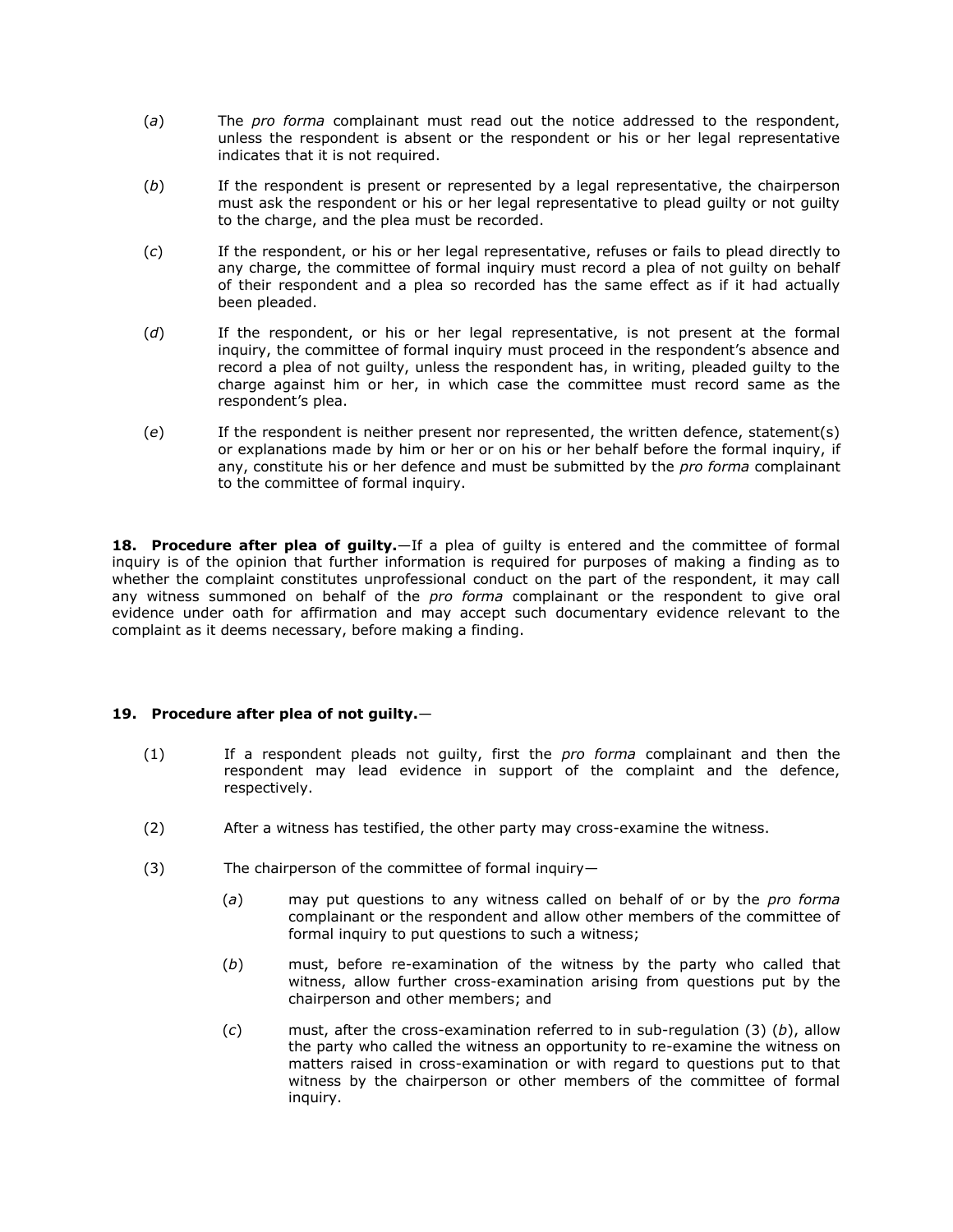# **20. Further evidence.**—

- (1) The committee of formal inquiry may, after the parties have closed their cases—
	- (*a*) allow further evidence to be led;
	- (*b*) recall any witness who has testified.
- (2) The respondent and the *pro forma* complainant, or their legal representatives, may cross-examine any witness who has testified as contemplated in [subregulation \(1\).](http://www.mylexisnexis.co.za/nxt/gateway.dll/jilc/kilc/xjsg/zmsg/cnsg/6ok2a/qvk2a/awk2a?f=templates$fn=document-frame.htm$3.0$q=$x=$nc=3657#3sm)

## **21. Procedure after evidence has been led.**—After all evidence has been led—

- (*a*) the *pro forma* complainant may address the committee of formal inquiry on the evidence and the legal position;
- (*b*) the respondent or his or her legal representative may there after address the committee of formal inquiry; and
- (*c*) the *pro forma* complainant may reply to the arguments raised by or on behalf of the respondent.

# **22. Evidence and affidavits.**—

- (1) All oral evidence must be taken under oath or affirmation by the chairperson of the committee of formal inquiry.
- (2) Evidence by way of affidavit must be admissible in terms of the Civil Proceedings Evidence Act, 1965 (Act [No. 25 of 1965\)](http://www.mylexisnexis.co.za/nxt/gateway.dll/jilc/kilc/egqg/8iqg/9iqg#0), or any common-law principle applicable to civil litigation.
- (3) The record, or any part thereof, of a lawfully constituted court, inquest or statutory body will be *prima facie* evidence if it has been certified to be a true copy: Provided that if it is practicable and appears just, the committee of formal inquiry may call a witness whose evidence appears in such record to give evidence at the formal inquiry.

# **23. Findings by the committee of formal inquiry.**—

- (1) Any decision by the committee of formal inquiry with regard to any point arising in connection with, or in the course of, an inquiry must be communicated to the persons concerned during that inquiry.
- (2) Upon the conclusion of the formal inquiry, the committee of formal inquiry must deliberate *in camera* on a finding.
- (3) If a respondent is found not guilty of the complaint lodged against him or her, he or she must be informed accordingly forthwith and the committee of formal inquiry must report its finding to the council.
- (4) If the committee of formal inquiry determines that sufficient facts were presented during the formal inquiry to prove the complaint on a balance of probabilities, it must decide whether the complaint as proved constitutes unprofessional conduct, and it must announce its finding at an open meeting.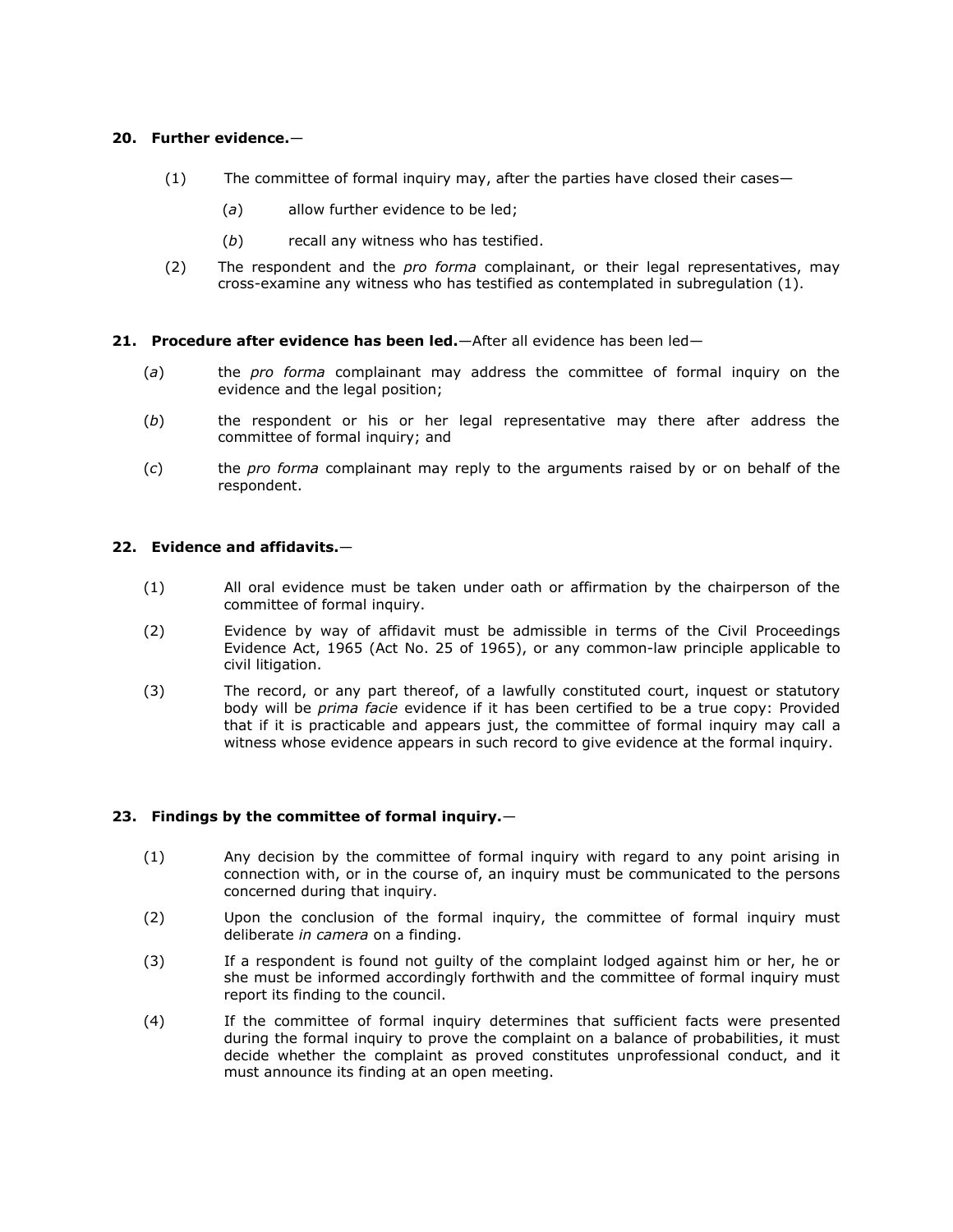- (5) If a respondent is found guilty by the committee of formal inquiry, the *pro forma*  complainant must adduce evidence of previous convictions, excluding a finding or penalty imposed by a committee of informal inquiry, of the respondent under the Act, if such convictions have been recorded against the name of the respondent in the records of the registrar: Provided that notice of the intention to do so was given to the respondent by the *pro forma* complainant prior to the commencement of the inquiry.
- (6) Evidence of previous convictions referred to in [sub-regulation \(5\)](http://www.mylexisnexis.co.za/nxt/gateway.dll/jilc/kilc/xjsg/zmsg/cnsg/6ok2a/qvk2a/dwk2a?f=templates$fn=document-frame.htm$3.0$q=$x=$nc=6629#3t3) must be adduced by means of a certificate under the hand of the registrar indicating the nature of the complaint against the respondent at the time, the finding, the date of such finding and the penalty imposed.
- (7) The respondent may challenge the correctness of a certificate referred to in [subregulation \(6\),](http://www.mylexisnexis.co.za/nxt/gateway.dll/jilc/kilc/xjsg/zmsg/cnsg/6ok2a/qvk2a/dwk2a?f=templates$fn=document-frame.htm$3.0$q=$x=$nc=6629#3t4) in which case a copy of the relevant record in the possession of the registrar and the minutes of the meeting of the council at which the finding and the penalty were confirmed or reported must be produced, after which the fact of conviction must be regarded as conclusively proved.

# **24. Mitigation of penalty.**—

- (1) The respondent may, after proof of previous convictions by the *pro forma* complainant, if any, address the committee of formal inquiry or adduce evidence, either orally or in writing, in mitigation of the penalty to be imposed.
- (2) Any witnesses called in mitigation may be questioned by the members of the committee of formal inquiry and the *pro forma* complainant.
- (3) The *pro forma* complainant may, after the respondent has addressed the committee of formal inquiry or adduced evidence in mitigation of the penalty to be imposed, make representations to the committee of formal inquiry or lead evidence, orally or in writing, regarding a suitable penalty to be imposed.
- (4) If the respondent is neither present nor represented, any written representation, statement or explanation made by him or her or on his or her behalf, that has a bearing on a suitable penalty, must be taken into account by the committee of formal inquiry.

# **25. Penalty and cost order.**—

- (1) The committee of formal inquiry must deliberate in camera on the penalty to be imposed and the cost order, as contemplated in [section 40 \(3\)](http://www.mylexisnexis.co.za/nxt/gateway.dll/jilc/kilc/xjsg/zmsg/0msg/u34h#a) of the Act, to be made.
- (2) The chairperson of the committee of formal inquiry must announce the finding, the penalty imposed and the cost order made, if applicable, at an open meeting.
- (3) The committee of formal inquiry must report its finding, the penalty imposed and the cost order made, if any, to the council.

**26. Publication in Gazette.**—The registrar must arrange for the publication, in anyone of the official languages in the Gazette and in the council's report, of the name of the respondent, a summary of the complaint of which he or she has been found guilty, and the penalty which has been imposed.

**27. Assessors and legal advisers.**—The committee of formal inquiry may appoint and remunerate a person with experience in the administration of justice to be present at any inquiry—

(*a*) as an assessor; or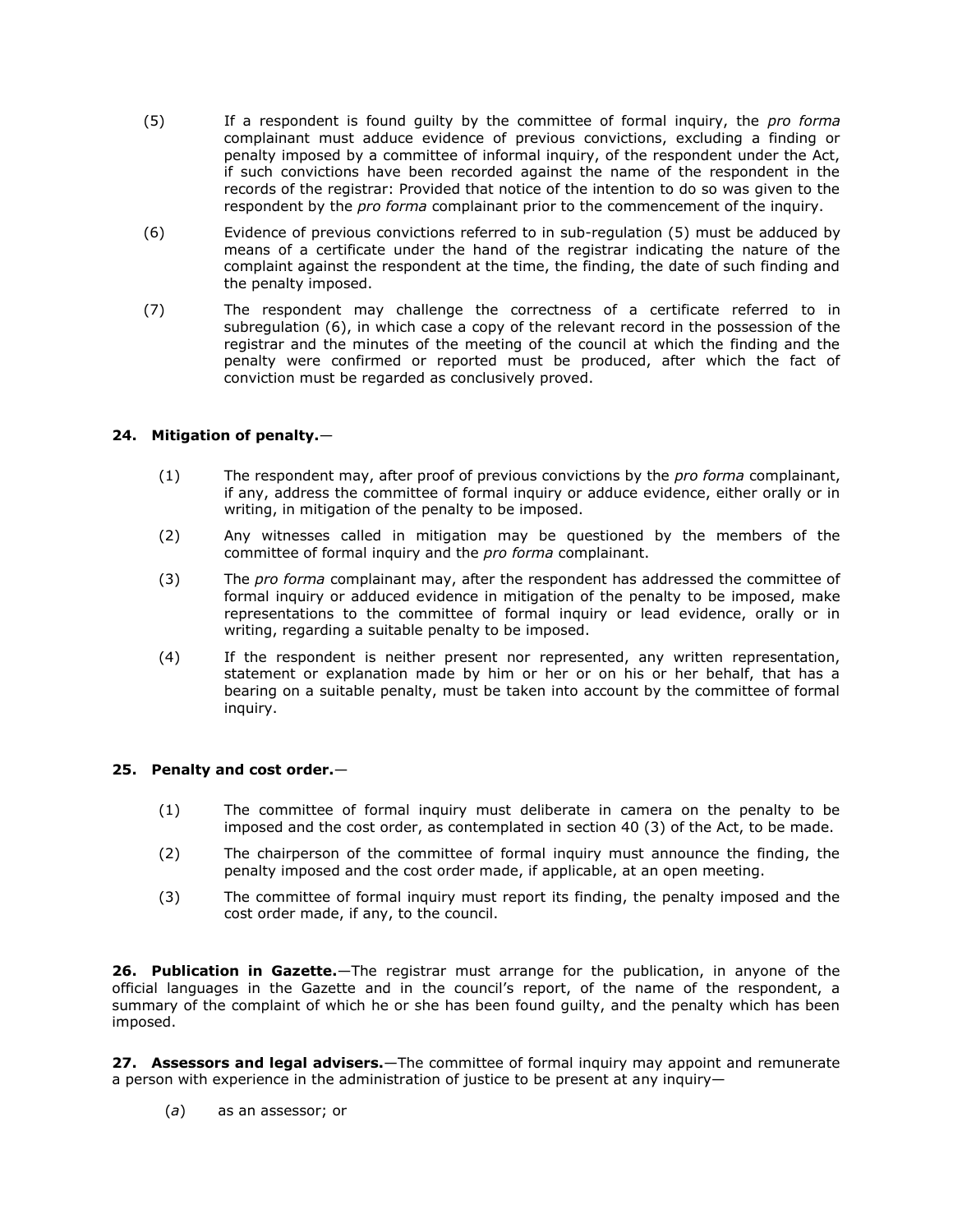(*b*) to advise the committee of formal inquiry on matters of law, procedure and evidence.

**28. Adjournment of proceedings.**—The committee of formal inquiry may, of its own accord or at the request of the *pro forma* complainant or of the respondent or his or her legal representative, adjourn any inquiry being held in terms of these regulations to be resumed on such date and at such time and place as the committee of formal inquiry may determine or as the registrar may by registered post communicate to the parties concerned.

# **CHAPTER V GENERAL**

**29. Powers of council.**—Nothing in these regulations shall be construed as divesting the council of the right and power to deal with any complaint without referring it to a committee of preliminary investigation, of informal inquiry or of formal inquiry.

**30.** The council may, if it has received a complaint of unprofessional conduct against a person registered with council in terms of the Act, apply to a magistrate of the district in which the respondent practices or carries on business as a pharmacist, to obtain a warrant which substantially corresponds with [Annexure D](http://www.mylexisnexis.co.za/nxt/gateway.dll/jilc/kilc/xjsg/zmsg/cnsg/6ok2a/qvk2a/wwk2a#3ty) to these regulations, authorising an officer or inspector duly appointed by the council in terms of [section 4 \(](http://www.mylexisnexis.co.za/nxt/gateway.dll/jilc/kilc/xjsg/zmsg/0msg/m14h#m)*v*) of the Act to—

- (*a*) enter, either alone or with the assistance of the South African Police Services, the business premises of the respondent or any other premises where business records or medicines belonging to the respondent are kept, which premises must be identified in the warrant;
- (*b*) search on such premises for unregistered or illegally acquired medicine, statutory records and other documents required to be kept in terms of the Medicines and Related Substances Control Act, 1965, or the Act that are relevant to the complaint; and
- (*c*) seize and remove from the business or other premises identified in the warrant such medicines, records or documents, after having compiled a complete inventory of the medicines, records or documents and verified the inventory with a person over the age of sixteen years apparently in control of such business or other premises, leaving, when applicable and practicable, copies of the records or documents seized and to be removed with that person.

**31. Inquiries that commenced prior to these regulations.**—A disciplinary inquiry in terms of the regulations promulgated under Government Notice No. R. 353 of 2 March 1984 that commenced before a disciplinary committee immediately prior to the commencement of these regulations, must be conducted according to the procedures prescribed by the first-mentioned regulations as if they have not been repealed.

**32. Repeal.**—The regulations promulgated under Government Notice No. R. 353 of 2 March 1984 are hereby repealed.

(signed)

MINISTER OF HEALTH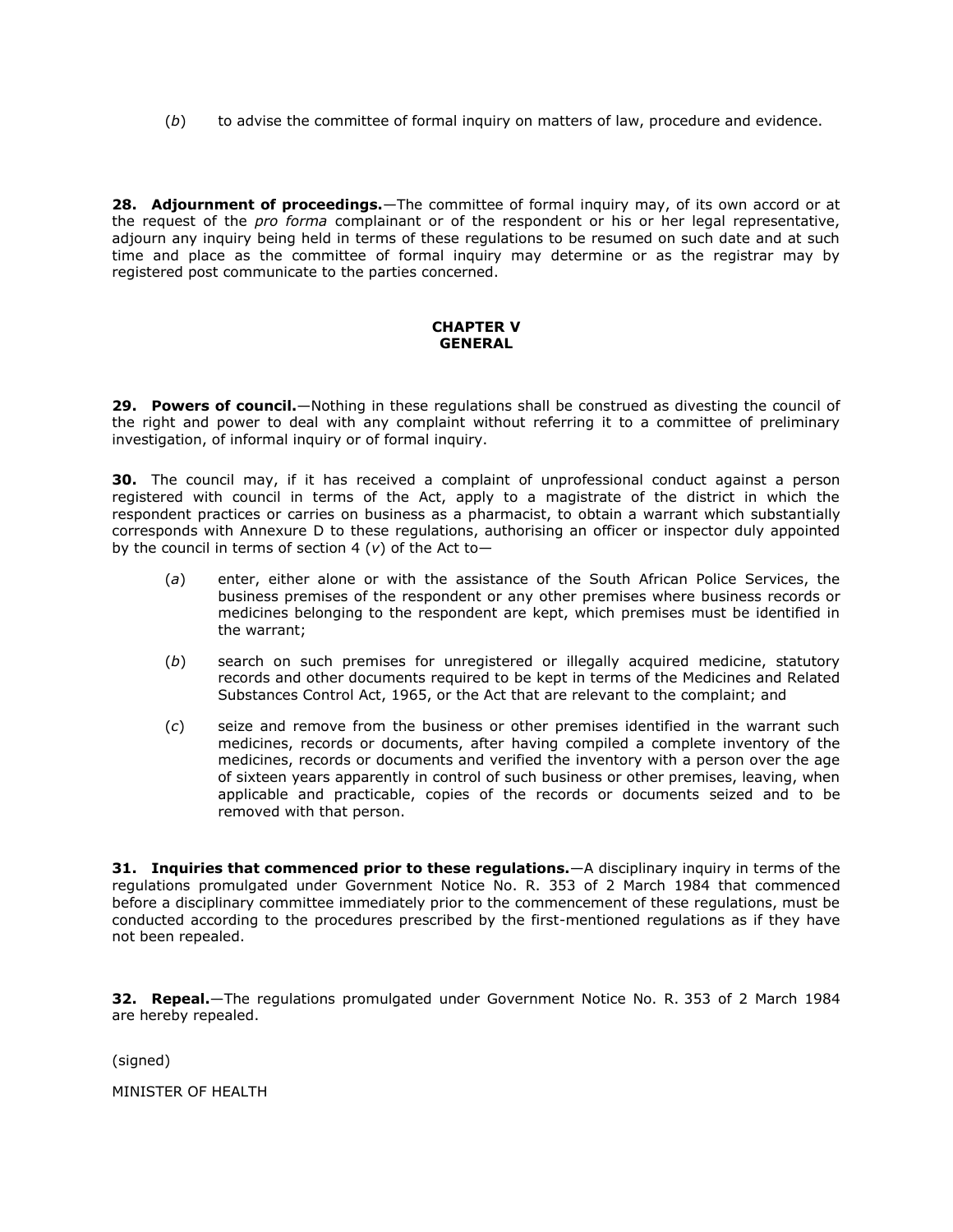# **Annexure A** NOTICE TO ATTEND INFORMAL INQUIRY

## THE SOUTH AFRICAN PHARMACY COUNCIL

Case No:

In the matter between:

#### **The** *pro forma* **complainant**

And

(hereinafter referred to as "the respondent")

## **NOTICE TO ATTEND INFORMAL INQUIRY**

1.

The respondent is hereby summoned to appear before the committee of informal inquiry of the South African Pharmacy Council at (time) on (date),

Third Floor, SA Pharmacy Council Building, 591 Belvedere Street, Arcadia, Pretoria, to answer to the following complaint(s):

#### [Add particulars of complaint(s)]

#### 2.

The respondent may exercise one of the following options:

*(a)* Consent to finding and penalty

The respondent is entitled to consent to the committee of informal inquiry making the finding and imposing the penalty proposed in Annexure A1 by signing it before a commissioner of oaths and returning it to the *pro forma* complainant at the address indicated in Annexure A1, to reach the *pro forma* complainant before (date).

In the event of the respondent electing to consent to the proposed finding and penalty proposed in Annexure A1, and if such penalty involves the payment of a fine, the respondent must submit one the of the following, together with the Annexure A1, to the *pro forma* complainant at the address indicated in Annexure A1:

(i) Proof of payment (copy of deposit slip/electronic bank transfer) into the following account of the South African Pharmacy Council:

Bank:

Branch:

Branch code:

Account number:

- (ii) postal order or cheque;
- (iii) credit card authorization; or
- (iv) a written request to pay the fine and/or the costs indicated in Annexure A1 in instalments.
- *(b)* Notice of intention to appear at informal inquiry

The respondent is entitled to give notice in the form of Annexure A2 that he or she shall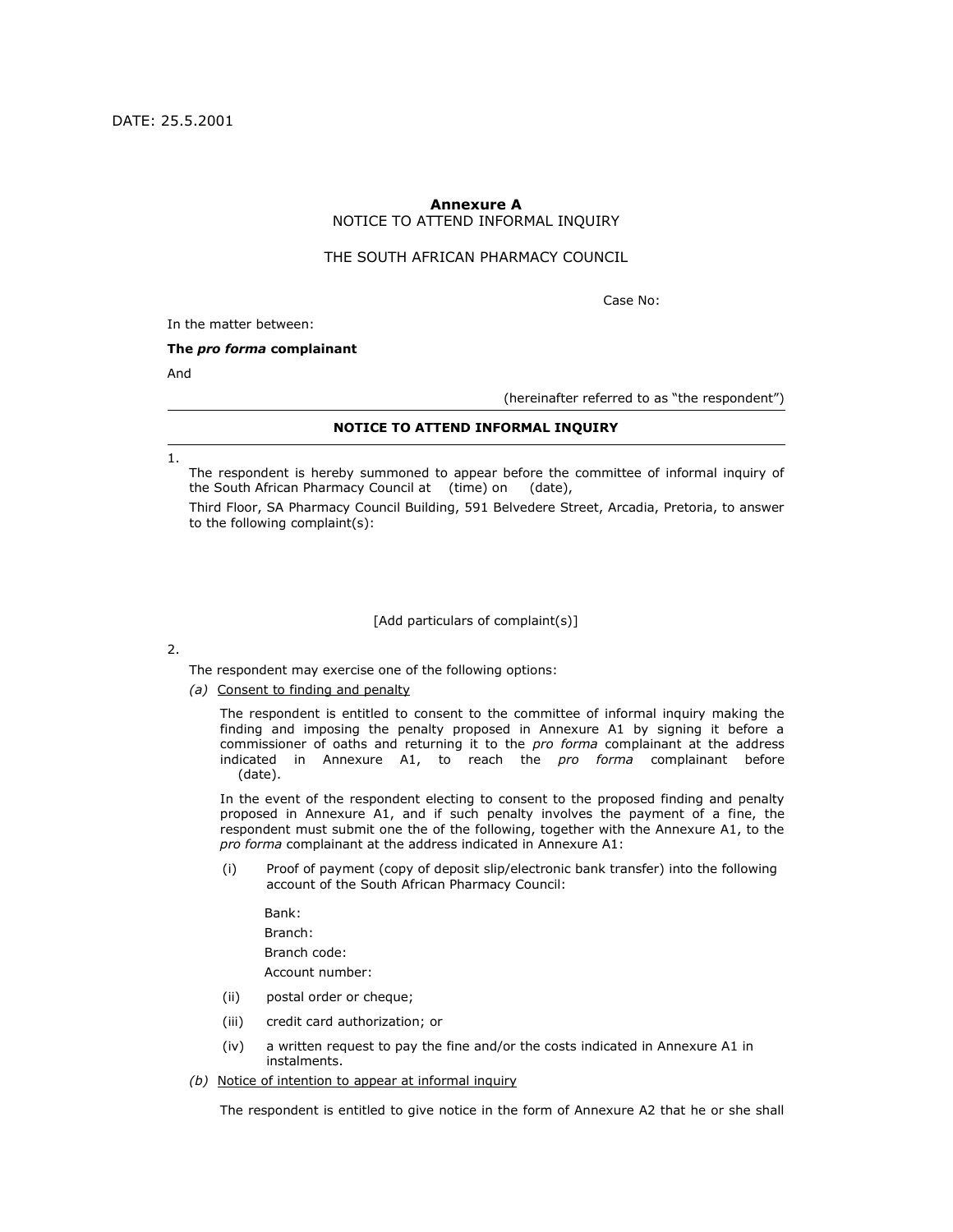attend the informal inquiry in person at the appointed time and date to avail himself or herself of his or her rights in terms of Chapter III of the regulations relating to the conduct of inquiries held in terms of Chapter V of the Pharmacy Act, 1974 (Act No. 53 of  $1974$ ) (hereinafter referred to as "the Regulations" and "the Act" respectively), a copy of which is attached hereto.

Please note that, in terms of [regulation 12](http://www.mylexisnexis.co.za/nxt/gateway.dll/jilc/kilc/xjsg/zmsg/cnsg/6ok2a/qvk2a/2vk2a#3rj) of the Regulations, neither the *pro forma*  complainant nor the respondent is entitled to legal representation at the informal inquiry.

#### *(c)* Notice of intention to appear at formal inquiry

The respondent is entitled to give notice in the form of Annexure A3 that he or she wishes to attend the committee of formal inquiry at the appointed time and date to avail himself or herself of his or her rights in terms of Chapter IV of the regulations, a copy of which is attached hereto.

Please note that both the *pro forma* complainant and the respondent are entitled to legal representation at the formal inquiry.

#### General information regarding the options listed in paragraph 2

- (i) In the event of the respondent electing to consent to the proposed finding and penalty referred to in paragraph 2 (*a*), the committee of informal inquiry must, on the date set for the informal inquiry, make the finding and impose the penalty determined in Annexure A1: Provided that such finding does not constitute a previous conviction for purposes of [regulation 13 \(2\)](http://www.mylexisnexis.co.za/nxt/gateway.dll/jilc/kilc/xjsg/zmsg/cnsg/6ok2a/qvk2a/3vk2a#3ru) of the Regulations in any subsequent inquiry into unprofessional conduct by the respondent.
- (ii) In the event of the respondent electing to appear at the informal inquiry referred to in paragraph 2 (*b*), the committee of informal inquiry must, on the date set for the informal inquiry—
	- (*aa*) deal with the complaint(s) in accordance with the procedure determined in Chapter III of the Regulations;
	- (*bb*) make a finding on whether the facts proved to its satisfaction constitute unprofessional conduct;
	- (*cc*) impose one of the penalties prescribed in [section 45 \(1\)](http://www.mylexisnexis.co.za/nxt/gateway.dll/jilc/kilc/xjsg/zmsg/0msg/434h#1) of the Act if it finds that the facts proved constitute unprofessional conduct;
	- (*dd*) make an order as to costs in terms of [section 40 \(3\)](http://www.mylexisnexis.co.za/nxt/gateway.dll/jilc/kilc/xjsg/zmsg/0msg/u34h#a) of the Act; or
	- (*ee*) refer the matter for a formal inquiry by the committee of formal inquiry.
- (iii) In the event of the respondent electing to proceed to a formal inquiry referred to in paragraph 2 (*c*), the committee of informal inquiry must, on the date set for the informal inquiry, instruct the committee of formal inquiry to hold a formal inquiry on the date, time and place in connection with such complaint(s) as the *pro forma* complainant may decide, of which the respondent will in due course be notified.
- (iv) In the event of the respondent failing to respond to this notice or to exercise an option referred to in paragraphs 2 (*a*) to (*c*), the committee of informal inquiry must, on the date set for the informal inquiry, refer the matter to the committee of formal inquiry to adjudicate the complaint in accordance with the procedure determined in Chapter IV of the Regulations.
- 3. The respondent is herewith referred to the provisions of [section 45B](http://www.mylexisnexis.co.za/nxt/gateway.dll/jilc/kilc/xjsg/zmsg/0msg/834h#0) of the Act regarding the recovery of fines and cost orders.

Issued at Pretoria on

by the *pro forma* complainant.

Pro forma complainant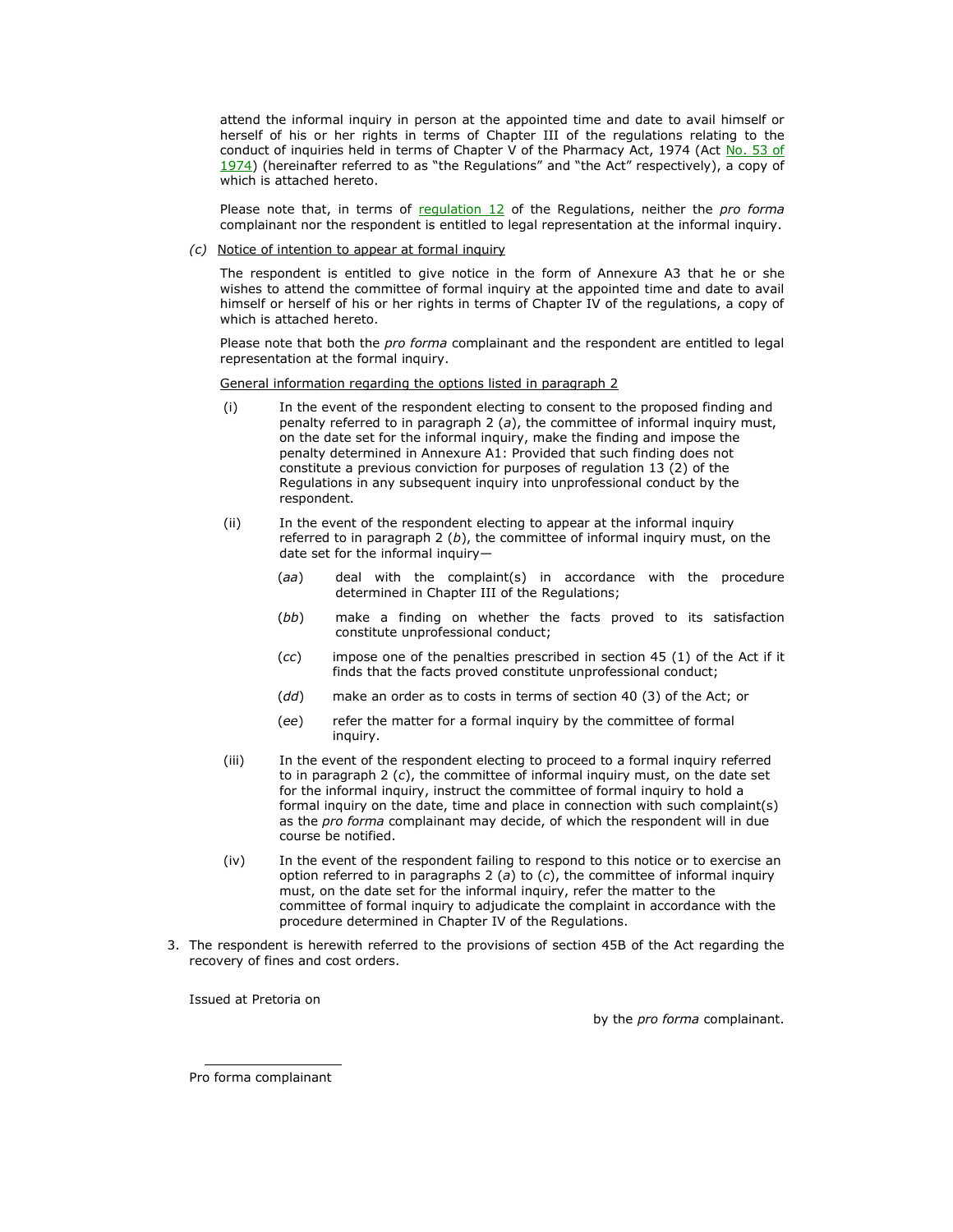# **Annexure A1**

CONSENT ORDER

# THE SOUTH AFRICAN PHARMACY COUNCIL

Case No.:

In the matter between:

# **The** *pro forma* **complainant**

And

(hereinafter referred to as "the respondent")

## **CONSENT ORDER**

,

1.

I, the undersigned

Identity number:

residing at:

hereby consent to the committee of informal inquiry—

- *(a)* finding that the conduct with which I have been charged constitutes unprofessional conduct on my behalf in my capacity as a pharmacist;
- *(b)* imposing the following penalty:
- *(c)* making the following cost order:

"The respondent is ordered to pay the following costs:

Notice

Informal inquiry costs

Total

2.  $\Box$ attach hereto-

proof of direct payment into the bank of the South African Pharmacy Council; □postal order/cheque; or

authorization for the registrar of the South African Pharmacy Council to debit my credit card, account number

VISA **D** MASTER **D** 

Expiry date :

(full names),

R

R

R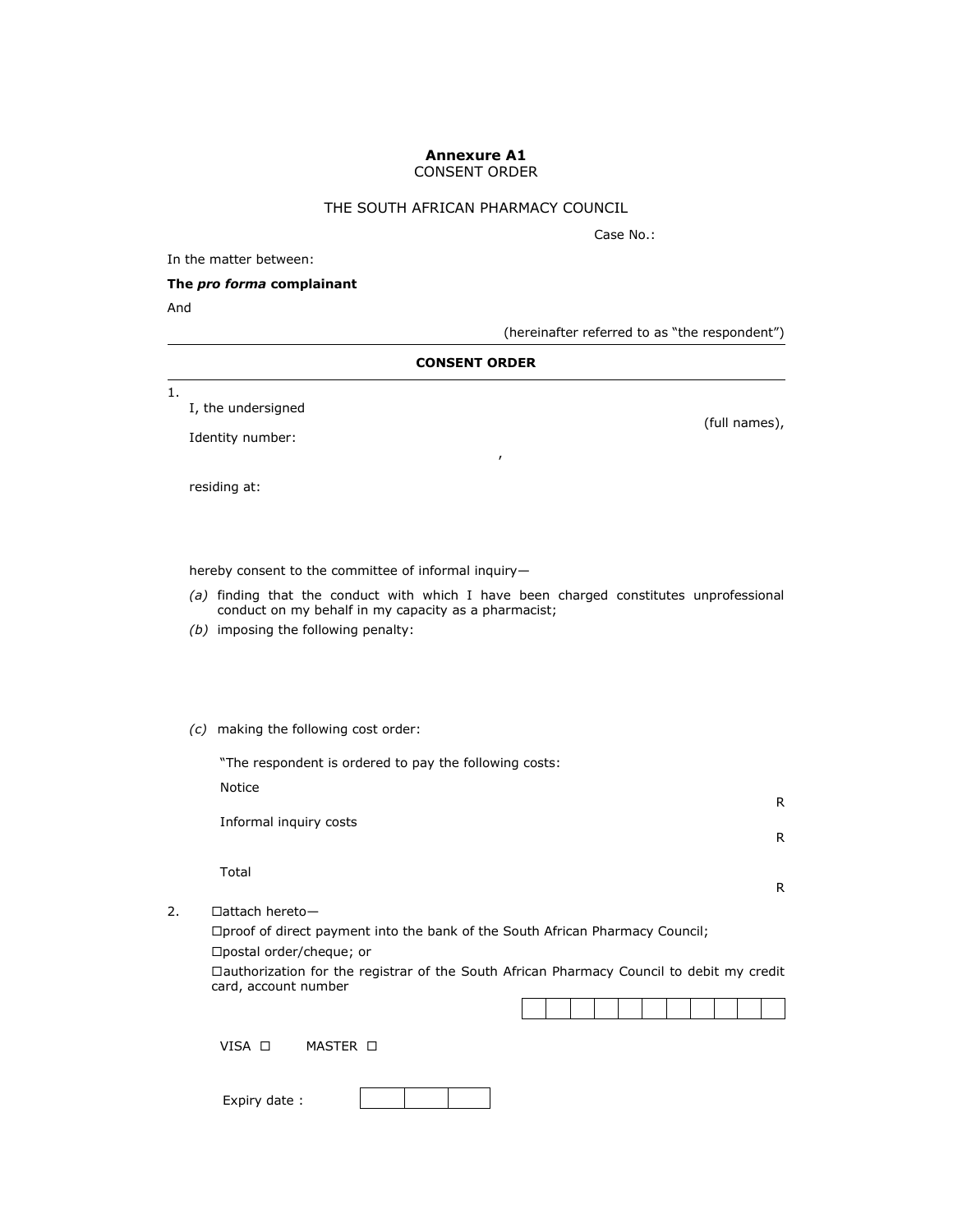Signed at

on

on

## **Respondent**

Signed at

by the respondent before me in my capacity as commissioner of oaths, after having satisfied myself as to the identity of the signatory and of the fact the respondent knows and understands the contents of this document and the effect thereof.

#### **Commissioner of oaths**

Note:

This consent order is to be submitted by the respondent to the *pro forma*  complainant at the following address: Full names: Physical address:

Telephone No.: ()

#### **Annexure A2**

NOTICE OF INTENTION TO APPEAR AT INFORMAL INQUIRY

#### THE SOUTH AFRICAN PHARMACY COUNCIL

Case No.:

In the matter between:

**The** *pro forma* **complainant**

And

(hereafter referred to as "the respondent")

## **NOTICE OF INTENTION TO APPEAR AT INFORMAL INQUIRY**

1.

Take note that the respondent intends to appear in person before the committee of informal inquiry of the South African Pharmacy Council at (time) on (date), Third Floor, SA Pharmacy Council Building, 591 Belvedere Street, Arcadia, Pretoria, to present his or her defence.

2.

Further note that the respondent intends calling the following witnesses in terms of [regulation](http://www.mylexisnexis.co.za/nxt/gateway.dll/jilc/kilc/xjsg/zmsg/cnsg/6ok2a/qvk2a/1vk2a#3rf)  [11:](http://www.mylexisnexis.co.za/nxt/gateway.dll/jilc/kilc/xjsg/zmsg/cnsg/6ok2a/qvk2a/1vk2a#3rf)

| Full names | Postal Address | Physical Address | Telephone Number. |
|------------|----------------|------------------|-------------------|
|            |                |                  |                   |
|            |                |                  |                   |
|            |                |                  |                   |

and requests the registrar to summon these witnesses.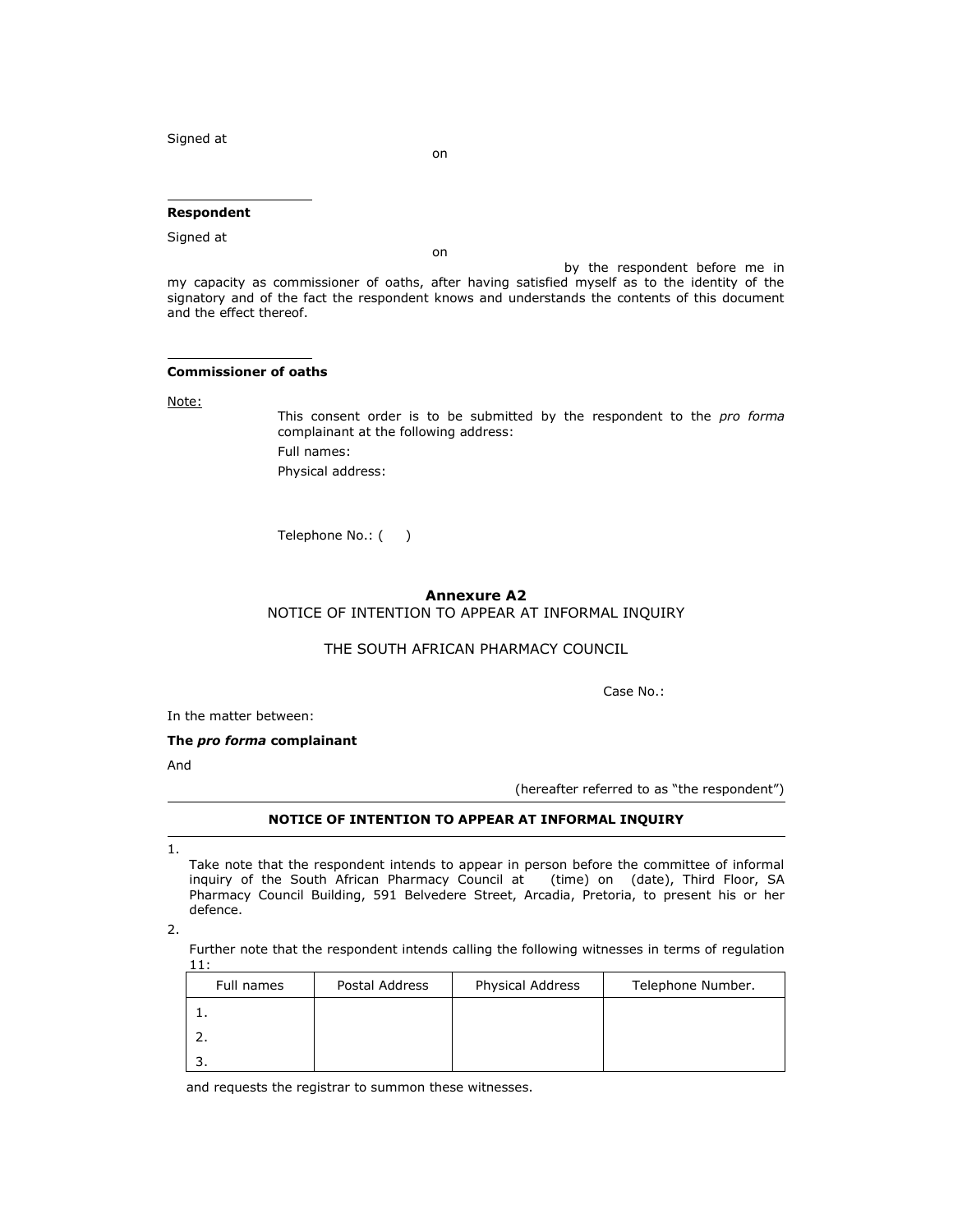Signed at

on

#### **Respondent**

Note:

This notice is to be submitted by the respondent to:

(*a*)

- The committee of Informal Inquiry The South African Pharmacy Council PO Box 40040 Arcadia 0007 AND
- (*b*) The *Pro Forma* complainant PO Box 40040 Arcadia 0007

# **Annexure A3**

NOTICE OF INTENTION TO PROCEED TO FORMAL INQUIRY

## THE SOUTH AFRICAN PHARMACY COUNCIL

Case No.:

In the matter between:

**The** *pro forma* **complainant**

(*a*)

and

(hereafter referred to as "the respondent")

#### **NOTICE OF INTENTION TO PROCEED TO FORMAL INQUIRY**

The respondent hereby requests the committee of informal inquiry to refer the complainant to the committee of formal inquiry in terms of Chapter IV of the Regulations relating to the conduct of inquiries held in terms of Chapter V of the Pharmacy Act, 1974 (Act [No. 53 of 1974\)](http://www.mylexisnexis.co.za/nxt/gateway.dll/jilc/kilc/xjsg/zmsg/0msg#0)

Signed at

on

## **Respondent**

Note:

This notice is to be submitted by the respondent to:

The Committee of Informal Inquiry The South African Pharmacy Council PO Box 40040 Arcadia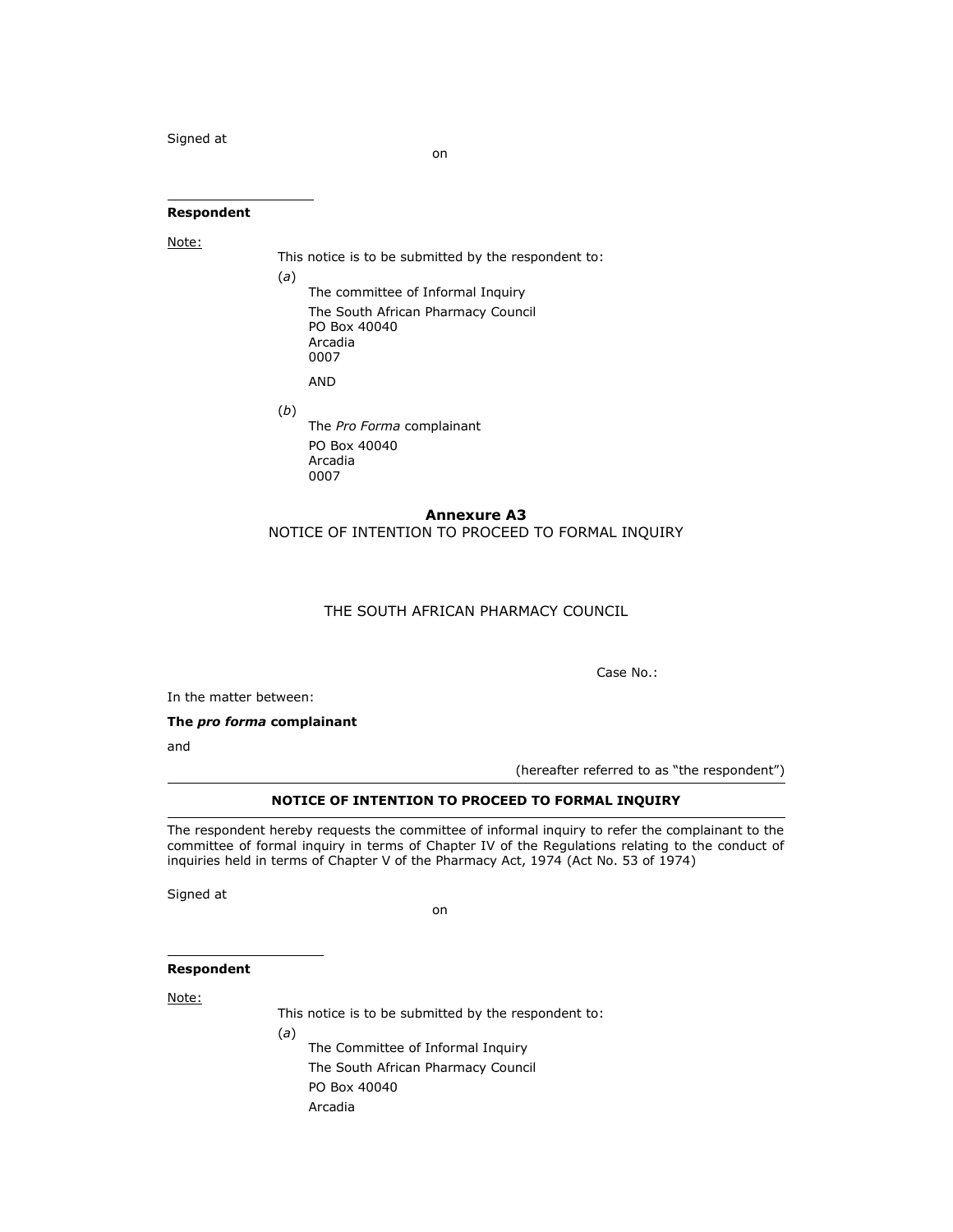0007

AND

(*b*) The *Pro Forma* Complainant PO Box 40040 Arcadia 0007

## **Annexure B**

## NOTICE TO RESPONDENT TO ATTEND FORMAL INQUIRY

## THE SOUTH AFRICAN PHARMACY COUNCIL

Case No.:

In the matter between:

**The** *pro forma* **complainant**

And

(hereafter referred to as "the respondent")

#### **NOTICE TO RESPONDENT TO ATTEND FORMAL INQUIRY**

You are hereby notified that the South African Pharmacy Council (hereafter referred to as "the council‖) or the committee of formal inquiry of the council intends to hold an inquiry on the day of on

(time) at

(address), at which and place the following complaint(s) which has(have) been brought against you will be considered:

―That you, being a pharmacist duly registered in terms of the Pharmacy Act, 1974 (Act [No.](http://www.mylexisnexis.co.za/nxt/gateway.dll/jilc/kilc/xjsg/zmsg/0msg#0)  [53 of 1974](http://www.mylexisnexis.co.za/nxt/gateway.dll/jilc/kilc/xjsg/zmsg/0msg#0)) (hereinafter referred to as "the Act"), are guilty of unprofessional conduct in that you

In terms of [section 40](http://www.mylexisnexis.co.za/nxt/gateway.dll/jilc/kilc/xjsg/zmsg/0msg/u34h#9) (2) of the Act you are entitled to attend the inquiry and to answer to the charge and to be heard in your defence, either by yourself or through your legal representative. Should you fail to appear, the council or the committee of formal inquiry may consider and deal with the complaint(s) in accordance with Chapter IV of the regulations relating to the conduct of inquiries held in terms of Chapter V of the Act.

Should you wish your letter dated

, or any further written communication which you wish to make, to constitute your explanation or defence, please inform me in writing to that effect as soon as possible, but not later than

And you are hereby also warned that any such communication may be used in evidence.

A copy of the Regulations is enclosed.

Given on

at

by the *pro forma* 

‖.

,

complainant.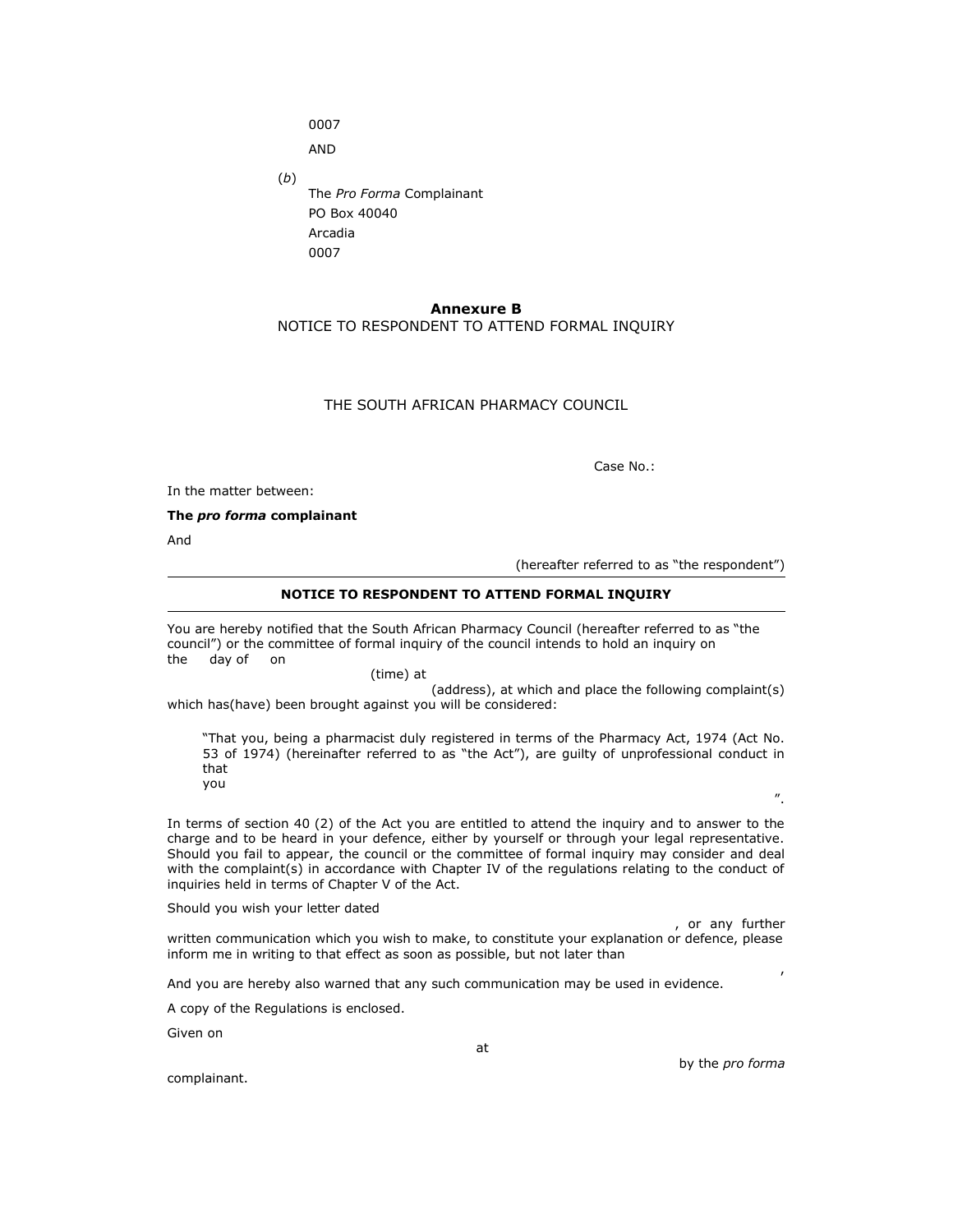*Pro forma* **complainant**

## **Annexure C**

SUMMONS TO APPEAR BEFORE THE COMMITTEE OF PRELIMINARY INVESTIGATION OR THE COMMITTEE OF INFORMAL INQUIRY OF THE SOUTH AFRICAN PHARMACY COUNCIL, AND/OR TO PRODUCE DOCUMENTARY EVIDENCE IN TERMS OF REGULATIONS RELATING TO CONDUCT OF INQUIRIES HELD IN TERMS OF CHAPTER V OF THE PHARMACY ACT, 1974 (ACT [NO. 53 OF 1974\)](http://www.mylexisnexis.co.za/nxt/gateway.dll/jilc/kilc/xjsg/zmsg/0msg#0)

## THE SOUTH AFRICAN PHARMACY COUNCIL

Case No.:

In the matter between:

**The** *pro forma* **complainant**

and

(hereinafter referred to as "the respondent")

**SUMMONS TO APPEAR BEFORE THE COMMITTEE OF PRELIMINARY INVESTIGATION OR THE COMMITTEE OF INFORMAL INQUIRY OF THE SOUTH AFRICAN PHARMACY COUNCIL, AND/OR TO PRODUCE DOCUMENTARY EVIDENCE IN TERMS OF REGULATIONS RELATING TO CONDUCT OF INQUIRIES HELD IN TERMS OF CHAPTER V OF THE PHARMACY ACT, 1974 (ACT [NO. 53 OF 1974\)](http://www.mylexisnexis.co.za/nxt/gateway.dll/jilc/kilc/xjsg/zmsg/0msg#0)**

Witness's (postal or physical) address:

You,

(name of witness),

Are hereby summoned to—

(*a*)

appear at

(time) on

(date) at (place) before the committee of

preliminary investigation or the committee of informal inquiry or the committee of formal inquiry of the South African Pharmacy Council (hereinafter referred to as "the council"), established in terms of the Pharmacy Act, 1974 (Act [No. 53 of 1974\)](http://www.mylexisnexis.co.za/nxt/gateway.dll/jilc/kilc/xjsg/zmsg/0msg#0), to give or produce evidence at an investigation by the committee of preliminary investigation or at an inquiry by the committee of informal inquiry or the committee of formal inquiry;

(*b*)

Submit to the registrar before

(date) all documents, photographs, computer records, contracts, books, items, articles, administrative or financial records or computer data.

Given on

(date) at

hand of the registrar of the council.

(place) under the

**REGISTRAR**